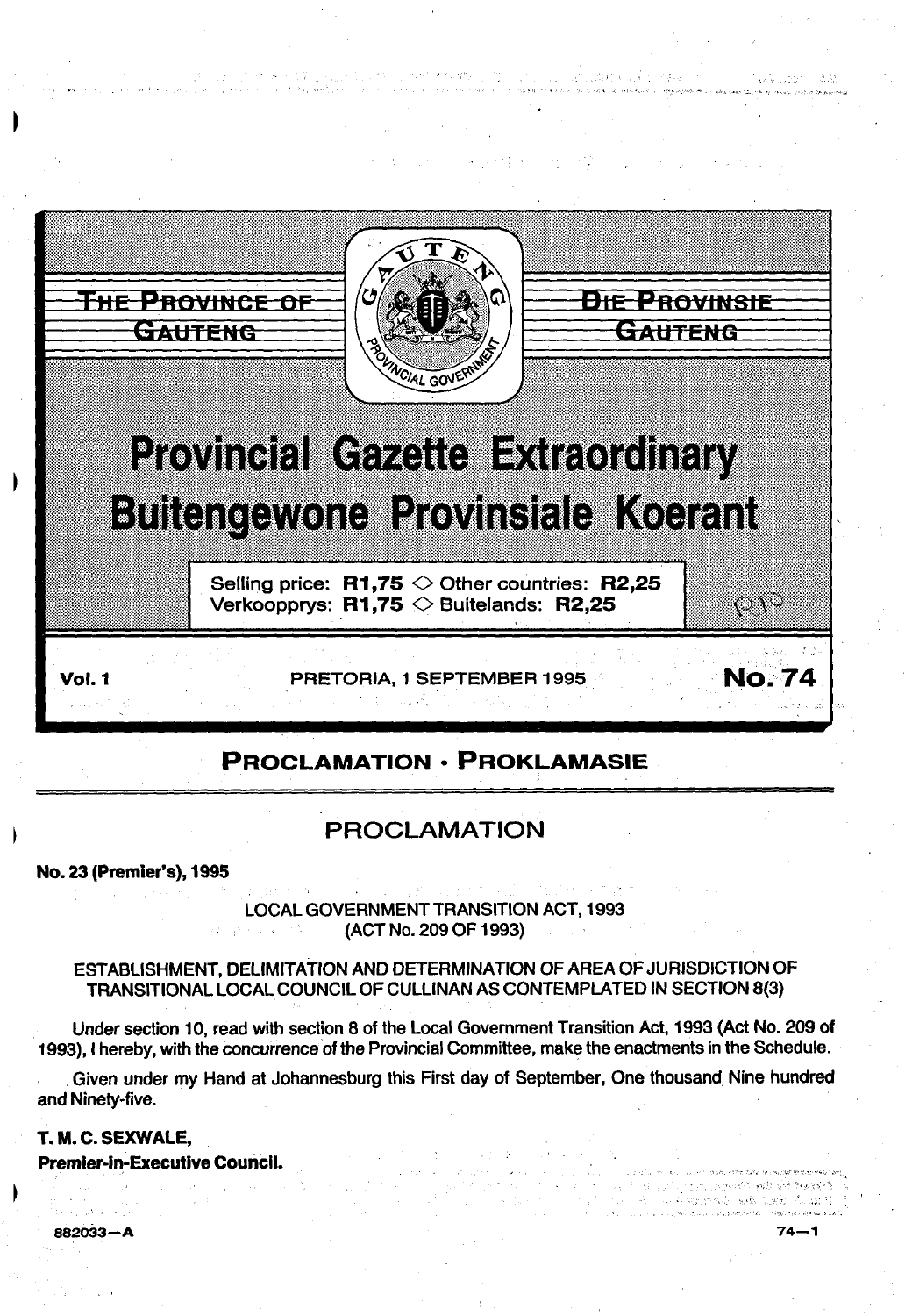日本 stark さまだい

 $\label{eq:optimal} \mathcal{L} \mathcal{L}(\mathcal{L}(\mathcal{D},\mathcal{D},\mathcal{D},\mathcal{D},\mathcal{D},\mathcal{D},\mathcal{D},\mathcal{D},\mathcal{D},\mathcal{D},\mathcal{D},\mathcal{D},\mathcal{D})$ 

### SCHROME SERVICE SCHRDULE AND A SCHROUGHT D

### Establishment of Transitional Local Council

有数据的第三字母组织组织 化铝合金 经工作 医心包 计图片 医心包 医心包 医神经囊肿 医生物 计分子 医白细胞

l. A Transitional Local Council, hereunder called the Transitional Local Council of Cullinan, is hereby established as contemplated in section 10, read with section 8 of the ·Local Government Transition Act, 1993 (Act No. 209 of 1993), with effect from the date upon which this Proclamation shall come into operation (hereunder called the effective date), comprising the Town Council of Rayton, the Town Committee of Refilwe as well as the areas of Cullinan and. Zonderwater, .which Transitional Local Council of Cullinan shall be deeMed to be a local authority in terms of the Local Government Ordinance, 1939 (Ordinance No. i7 of 1939).

### Dissolution of local government bodies

2. The Town Council of Rayton and the Town Committee of Refilwe are hereby dissolved on 1 November 1995.

Delimitation and deteraination of area of jurisdiction, seats and wards of Transitional Local Council of Cullinan

 $3.$  (1) The area of jurisdiction of the Transitional Local Council of Cullinan is hereby delimited as set out in Annxure  $\mathcal{L}(\mathbf{A},\mathcal{D})$  , and  $\mathcal{L}(\mathcal{D},\mathcal{D})$  , and  $\mathcal{L}(\mathcal{D},\mathcal{D})$  , and  $\mathcal{L}(\mathbf{A},\mathcal{D})$ つかい くだんめ とうけんてん 内容の きゅうじんきゅうよう

(2) It is hereby determined that the number of seats.

2.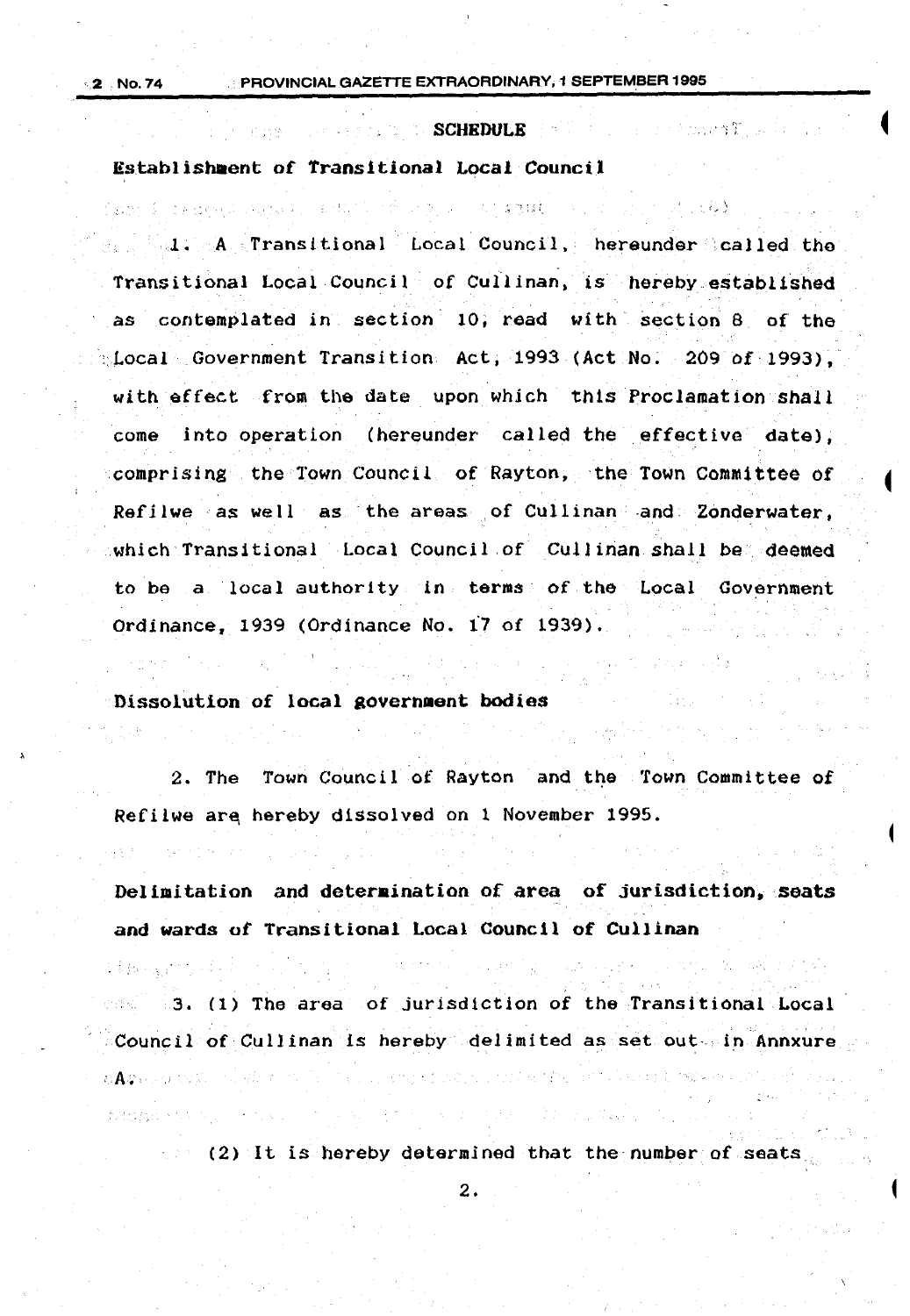of the Transitional Local Council of Cullinan shall be 10. าราย และเค**รรับ** เรื่องประมาณ 4 มหาราย 5 จันนิยม 2011 การต่อง ราย 2011 หน้าที่ 5 ปี

(3) The area of Jurisdiction of the Transitional Local Council of Cullinan is hereby· delitnited into wards as set out in An~exure B. ~ ; . 4. 经营养的 化叠氮酸的 经公司的 化二硫酸盐 化二硫酸酯 化二乙基 化分离子 医皮肤病 医神经病 化氧化物 医心包 化生物的 化二硫酸盐 Transfer of assets, liabilities, rights, obligations· and successor\_in-law · : (8) . Guide property and supply the set Sire "不是是做。"到了李明的身体,一点对手的第三章文献,"你妈妈的不懂会找"。 对于是如此地位 800 机高温分散器  $4. (1)$  All assets, liabilities, rights and obligations of the dissolved Town Council of Rayton and the dissolved Town  $\leq$ committee of Refilwe shall, as from the effective date, be ·transferred to the Transitional Local Council of Cullinan;

(2) Tho Transitional Local Council of Culljnan shall, as from the effective date for the purposes of this Proclamation, be deemed to be the successor-in-law of the dissolved local government bodies concerned. The same of

医三甲基 医红色反射 化乙酰苯胺 医神经炎 经无价值 医假皮肤 医单元 医神经病毒病毒 By-laws, regulations, resolutions, statutory notices and delegations and a consequence of the famorage following the statute fact

"五十年七月一日,我们不会说有些人,本权的地带,我们一点一点。" 计二角 "一般,一位如此处,我把一

5. Subject to the provisions of this Proclamation, all by-laws, regulations, resolutions, statutory notices and delegations of the dissolved local government bodies mentioned in section 2 which immediately before the effective date were in force in any area of the said dissolved local government bodies, shall remain in force in such area, subject to any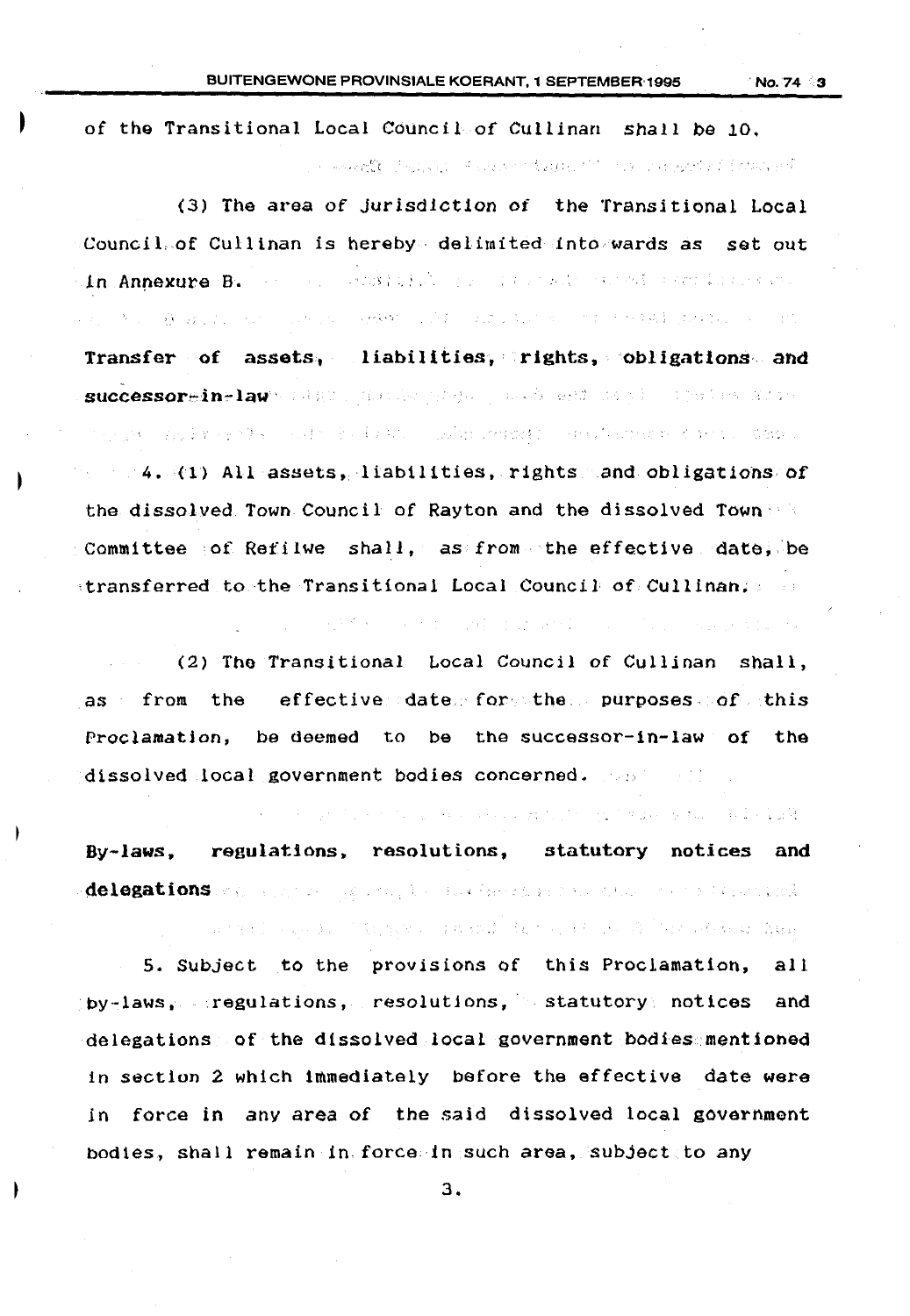repeal or amendment of such by-laws, regulations, resolutions, statutory notices and delegations by the Transitional Local Council of Cullinan.

.<br>Listentia di turco e de Parti Relativa de la celebra de la Relativa de la celebra de la celebra de la Mod

Budget: ' first of the control weight and the second state of the second second second

6. The 1995/96 budget of the dissolved local government. 被変化 () bodies mentioned in section 2 shall, notwithstanding the provisions of section 58 of the Local Government Ordinance, 1939, be deemed to be the 1995/96 budget of the Transitional Local Council of Cullinan.

博克研究会员 计可分类

ここみさく みっしえきん

### Authorised local authority

Water Artists of the Contractors

 $7.$  (1) The Transitional Local Council of Cullinan shall,  $\sim$ under section 2 of the Town-planning and Townships  $\sim$  Ordinance, 1986 (Ordinance No. 15 of 1986), as from the effective date be an authorised local authority for purposes of Chapters II, III and IV of the said Ordinance. We have the complete search 2000年に関する。

And the first state of the state of the state of the state of the

(2) The Transitional Local Council of Cullinan shall, under section 3 of the Division of Land Ordinance, 19B6 (Ordinance No. 20 of 1986), as from the effective date be an  $\alpha$  authorised local authority for the purposes of Chapter IV of. "the said Ordinance. And a service where the contract of the contract the

4.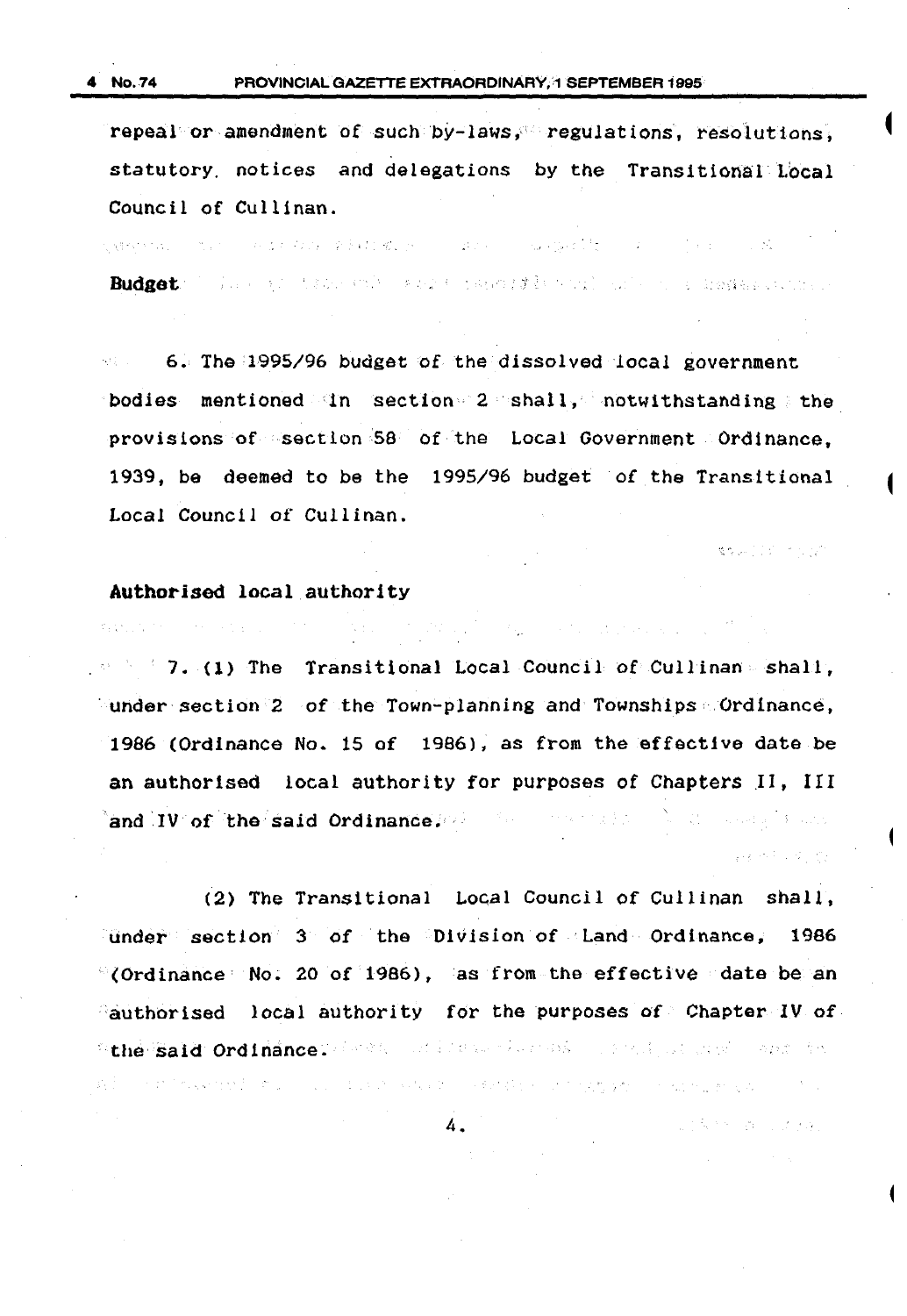Single. Local Administration for Transitional Local Council of Cullinan.· -<br>「メール」 - 「オート」 - 「ALLART」 - 「ALLART」 - 「東西学校」

8. (1) A Single Local Administration is hereby established for the Transitional Local Council of Cullinan.

(2) A permanent organisational· structure. for the Single Local Administration shall be constituted by the Transitional Local Council of Cullinan as soon as possible after the effective date.  $\sim 10^{-10}$  km s  $^{-1}$ 

### Town Clerk

 $\label{eq:2.1} \mathcal{L}(\mathcal{L}^{\mathcal{L}}_{\mathcal{L}}(\mathcal{L}^{\mathcal{L}}_{\mathcal{L}}(\mathcal{L}^{\mathcal{L}}_{\mathcal{L}}(\mathcal{L}^{\mathcal{L}}_{\mathcal{L}}(\mathcal{L}^{\mathcal{L}}_{\mathcal{L}}(\mathcal{L}^{\mathcal{L}}_{\mathcal{L}}(\mathcal{L}^{\mathcal{L}}_{\mathcal{L}}(\mathcal{L}^{\mathcal{L}}_{\mathcal{L}}(\mathcal{L}^{\mathcal{L}}_{\mathcal{L}}(\mathcal{L}^{\mathcal{L}}_{\mathcal{L}}(\mathcal{L$ 

9. The Eastern Services Council shall nominate *a* person to temporarily fulfill the functions of Town Clerk until the Transitional Local Council of Cullinan appoints a person in a permanent capacity.

Employees and officers of Transitional Local Council of Cullinan

10. The employees and officers of tho Town Council of Rayton and the Town Committee of Refilwe shall, for the purposes of this Proclamation, be deemed to be in the service of the Single Local Administration, pending the constitution of a permanent organisational structure as contemplated in section 8(2).

5.

and the season is a strong complete.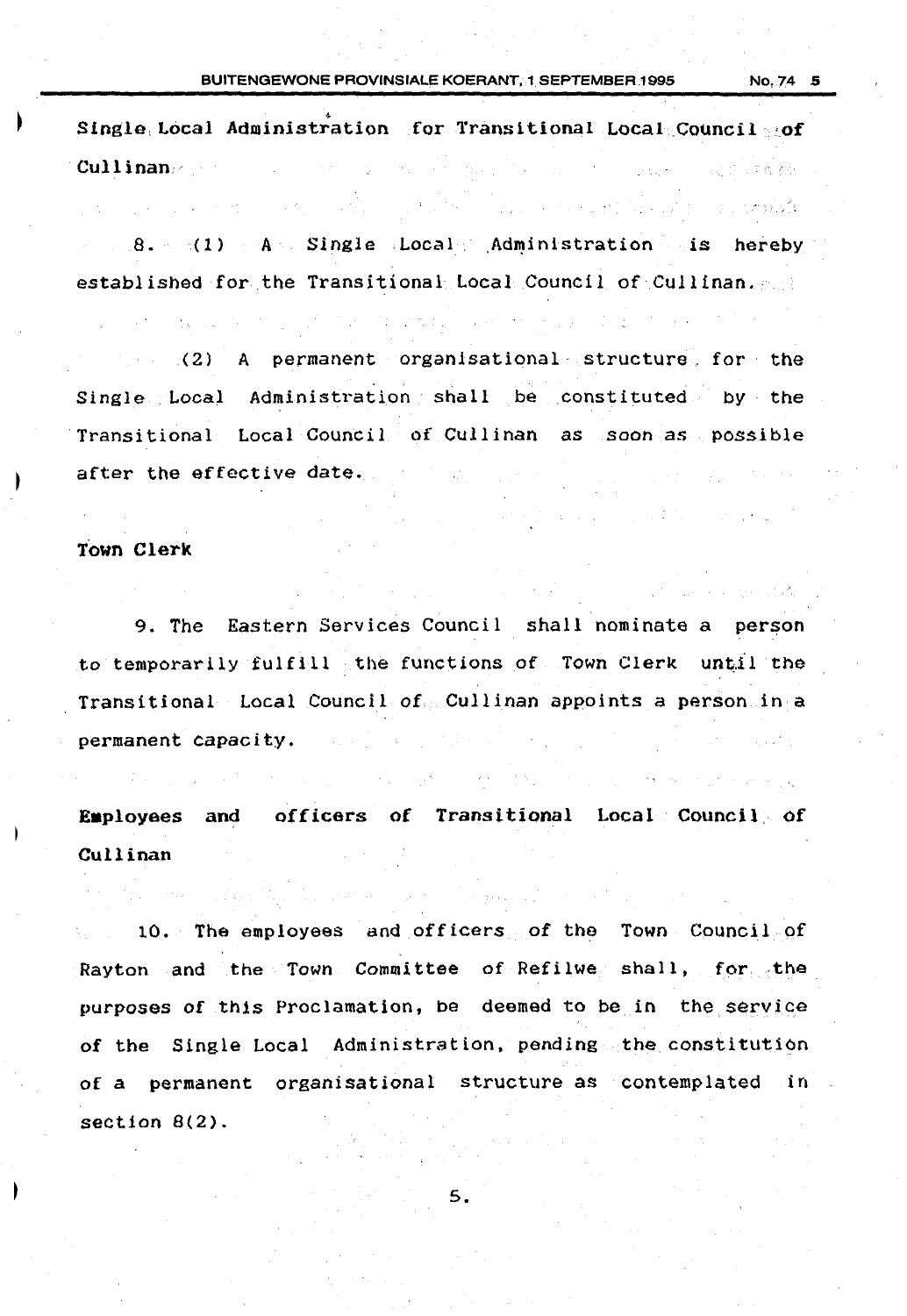Bffective date with a manufacturery with  $\mathcal{L}^{\mathcal{A}}$  ,  $\mathcal{L}^{\mathcal{A}}$  ,  $\mathcal{L}^{\mathcal{A}}$  ,  $\mathcal{L}^{\mathcal{A}}$  ,  $\mathcal{L}^{\mathcal{A}}$  ,  $\mathcal{L}^{\mathcal{A}}$  ,  $\mathcal{L}^{\mathcal{A}}$  ,  $\mathcal{L}^{\mathcal{A}}$  ,  $\mathcal{L}^{\mathcal{A}}$  ,  $\mathcal{L}^{\mathcal{A}}$  ,  $\mathcal{L}^{\mathcal{A}}$  ,  $\mathcal{L}^{\mathcal{A}}$  ,  $\mathcal{$ sassa to dollatistad a chad for the connect of the same of

11. This Proclamation shall profor the purposes poof the local government elections, come into operation on the date of the local government elections determined in terms of section 9(1) of the Local Government Transition Act, 1993, and for all other purposes on the day thereafter.

TO COMME

6.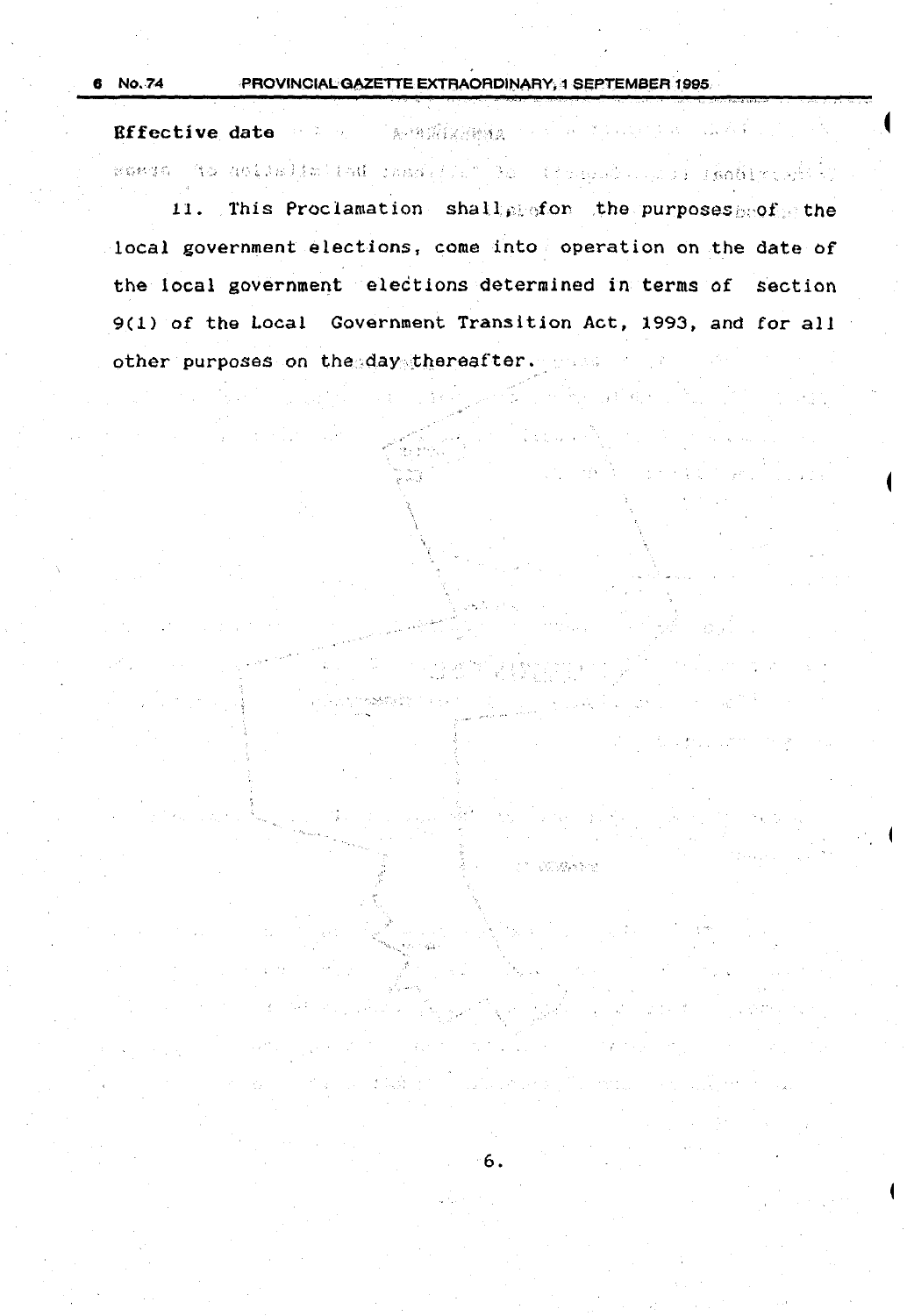### BUITENGEWONE PROVINSIALE KOERANT, I SEPTEMBER 1995

ANNEXURE A Manuel Constant of the college Transitional Local Council of Cullinan: Delimitation of areas of jurisdiction: Outer boundaries: - 798 2008 2008 0308 1008 and the stage and the second to the stage of Special Alberta Booth (1) (2) C. CONCRETE ACTOR TEST OR 2000 - AND man from a TACHER AND TRIAL WORK TRANSLAND **ELANDS RIVER TC** and the selection of cash has ਬਾਪ **CLLINH** CULLINAN TLC - ZO-CERWATER **BRONEERG TC.** . окупа  $\Delta \sim 1$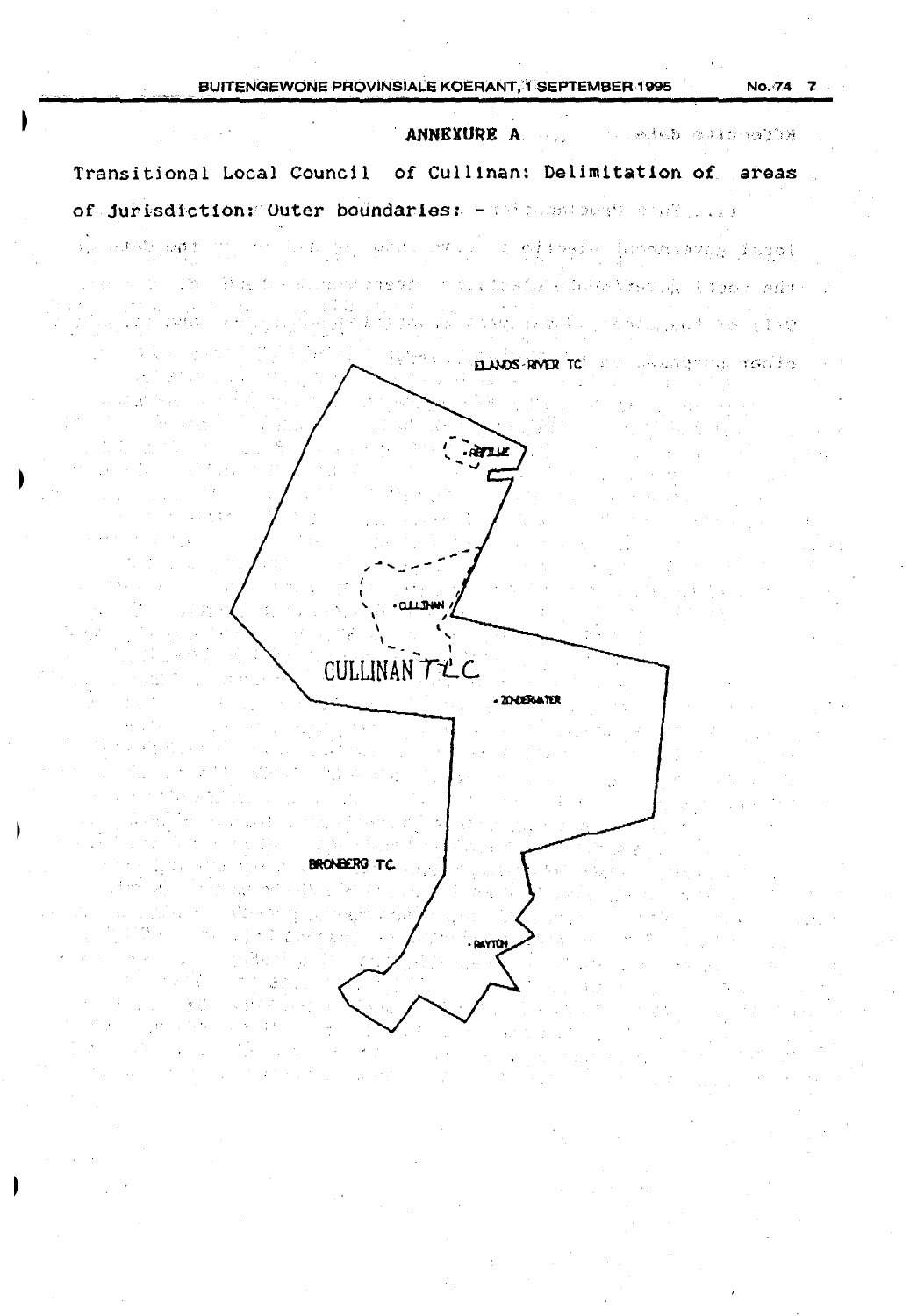\*Transitional 'Local Council' of <sup>N</sup>e Cullinan: Point to <sup>1</sup>point exceptional component of **point** and the set of **point** of the set of  $\alpha$ description:

 $\mathcal{N}_{\mathrm{E}}$ 

小脑磁管 经一个人

William Benedits

parties.

REARCH SERVICES WAS REPORTED TO A REPORT OF

Begin by die noordwestelike baken van die Restanlvandie piaas Louwsbaken 4J6 JR (kaart A 2319/1907); daarvandaan algemeen ooswaarts en suidwaarts met die grense van die volgende eiendomme langs aodat hulle In die gebied ingesluit word: genoemde Restant van die plaas Louwsbaken 476 JR (kaart A 2319/1907}, Restant van gedeelte 10 (kaart A 7485/1973), genoemde Restant van die plaas (kaart A 2319/1907), gedeelte 2 (kaart 1712/1966). gedeelte 4 (kaart A 1714i1944}. die restant van gedeelte 1 (kaart A 3677/1941) van die plaas Louwsbaken 476 JR, die genoemde restant van die plaas. Louwsbaken 476 JR (kaart A 2319/1907}, gedeelte 6 van die plaas Louwsbaken 476 JR (kaarl A 1716/1966), gedeette 7 (Kaart A 1717/1966). gedeelte 8 (kaart A 1718/1966), genoemde restant van die plaas Louwsbaken 476 JR (kaart A 2319/1907) en die restant <sup>~</sup> van die plaas Zonderwater482 JR (kaart A 3399/1949}, tot by die noordoostelike baken van die Restant van die plaas Zonderwater 482 JR (kaart A 3399/1949); daarvandaan algemeen suidwarts en weswaarts met die grense van die volgende eiendomme langs sodat hulle in hierdie gebied ingesluit word: die genoemde Restant van die plaas Zonderwater 482 JR (kaart A 3399/1949) en die volgende gedeeltes van die plaas Rooikopjes 483 JR: gedeelte 54 (kaart A 3072/1952). gedeelte 46 (kaart A 6012/1951), gedeelte 47 (kaart A 6013/1951 ), gedeelte 48 (kaart A 6014/1951), gedeelte 53 (kaart A 6019/1951); gedeelte 52 (kaart A 6018/1951), gedeelte 51 (kaart A 6017/1951),en gedeelte 50 (kaart A 6016/1951); en die volgende gedeelles'van die plaas Elandshoek. 337 JR: Restant van gedeelte 52 (kaart A 3077/1945). gedeelte 56 (kaart A 5642/1946), die dorp Rayton (Aigemene Plan A 2901/1904), restant van gedeette 5 van die plaas Elandshoek 337JR (kaart A 534/1905), die dorp Rayton (Aigemene Plan A 2901/1904), gedealfe 122 van die plaas Elandshoek 337.JR (kaart A 896/1958} tot by die suidoostelike baken van laasgenoemde eiendom; daarvandaan algemeen noordwaarts en algemeen ooswaarts met die grense van die volgende tangs sodat hulle in hierdie gebied ingesluit word: die genoemde gedeelte 122 (kaan A 896/1958) gedeelte 123 (kaart A 897/1958). gedeelle 163 (kaart A 4403/1994) en die genoemde restant van gedeelte 15(kaart A . 6S0/1932) almal van die genoemde plaas Elandshoek 337 JR. gedeelte 10 (kaart A 577/1922) van die plaas Rietfontein 366 JR, en die volgende gedeeltes van die genoemde ptaas Elandshoek 337 JR: Die genoemde restant van gedeelte 15 (kaart A 650/1932), gedeelte 141 (kaart A 6356/1958), gedeelte 138 (kaart A 6353/1958), restant van gedeelte 186 (kaart A6351/1958), gedeelte 134 (kaart A6349/1958), gedeelte 133 (kaart A 6348/1958), gedeelte 130 (kaart A 6345/1958), gedeelte 129 (kaart A 6344/1958), en gedeelte 128 (kaart A 6343/1958). asook gedeelle 64 van die plaas Rooikopjes 483 JR (kaart A 7590/1972) en die restant van die plaas Zonderwater (kaart A 3399/1949) tot by . die suidoostelike baken van die restant van gedeelte 2 van die plaas Elandsfontein 480 JR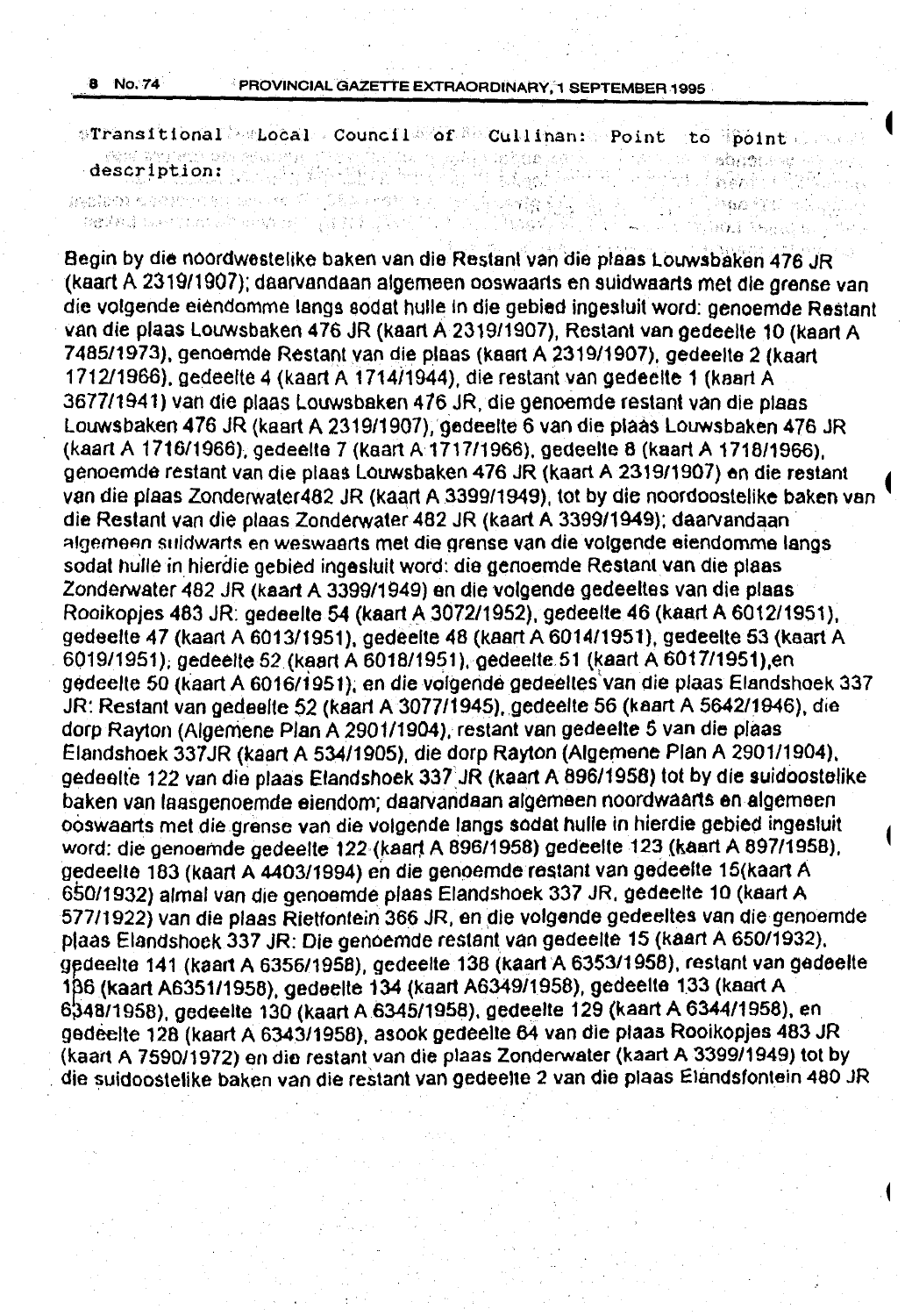(kaart D.B. 153F.32); daarvandaan algemeen weswaarts en noordwaarts met die grense van die volgende eiendomme langs sodat hulle ingesluit word: genoemde restant van nedeelte 2 (kaart D.B.153F.32), gedeelte 10 (kaart A 3738/1944) en die restant van met gedeelte 3 (kaart 715/1804) van die plaas Elandsfontein 480 JR en die genoemde restant van die plaas Louwsbaken 476 JR (kaart A 2319/1907), tot by die noordwestelike baken van die laasgenoemde eiendom, die beginpunt. 经一种地 化学 医红细胞增多的 化乙酮乙醇 医原子 医眼镜检查

and the state was not a contract of the contract of the first of the property 经国际公司 化硫酸盐 网络卡拉尔加尔卡拉尔 .<br>De este a composition de la producción de la texte de la disposición de la contra de la texte de la disposició The ANTI Distance of production of the Control of the Anti-March of the Control of the Constitution of the Constitution of the Anti-医三细胞瘤 医波斯氏 经过少的公益 网络微微的 医在前期神经的 医小脑神经炎 化氯化乙烯酸 计同步的复数 经票额额 ' , which will stage show the construction of the field of the experimental political equation in the field of a di kata matangan da sa di kacamatan di manakan di tanggal ng dibangan kata da na kanyang d a sa mga bansang sa kanang gunaan ng Kabupatèn Kalumatan Salah. a se postavlja se oblasti se se postavlja i dala kao sa se postavlja se oblasti se oblasti se oblasti se se se<br>Postavlja se oblasti se se oblasti se oblasti se postavlja se oblasti se oblasti se oblasti se oblasti se post ang taong iko sa sanggunian.<br>Kabupatèn Pangalangan of a literary stage of the anticipated by the contract of the company and the stage at a compart of the form of the first theory is the property of the second comparison of the following a la para partir del control y de la general del celebra de l'estreto del coloro del contenente del propio di a sa sa shekara 2001 na kata 1990 na katika 2008. Ana katika 2008 na shekarar 2013 na kata 2013 na kasance na <br>A kata 2014 na kata 2019 na kata 2019 na kata 2019 na kata 2019 na kata 2019 na kata 2019 na kata 2019 na kata **TATIONS** SERVICE a de la composición de la composición de la composición de la composición de la composición de la composición<br>La composición de la composición de la composición de la composición de la composición de la composición de la and the second state of the second state of the second state of the second state of the second state of the second state of the second state of the second state of the second state of the second state of the second state o and a state of the state of the state of the first of the state of the state of the state of the state of the<br>The state of the state of the state of the state of the state of the state of the state of the state of the st  $\label{eq:2.1} \mathcal{L}(\mathcal{H}_{\mathcal{H}}) = \mathcal{L}(\mathcal{H}_{\mathcal{H}}) = \mathcal{L}(\mathcal{H}_{\mathcal{H}}) = \frac{1}{2} \mathcal{L}(\mathcal{H}_{\mathcal{H}}) = \frac{1}{2} \mathcal{L}(\mathcal{H}_{\mathcal{H}}) = \frac{1}{2} \mathcal{L}(\mathcal{H}_{\mathcal{H}}) = \frac{1}{2} \mathcal{L}(\mathcal{H}_{\mathcal{H}}) = \frac{1}{2} \mathcal{L}(\mathcal{H}_{\mathcal{H}}) = \frac{1}{2} \mathcal{L}(\mathcal$ The American Francisco Expansio a para a sa santa de polonidade de la construção de la paíse de la construção de la construção de la construçã<br>Estado de la construção de la construção de la construção de la construção de la construção de la construção a stilika eta karteko gali atau 1946ko hau yang iku ilikuwa kitabungan kampungan dan bandar di tidak lang.<br>Salah sebagai kampungan dan 1946ko hanya dan kitab dan kelangan dan berasa dan berasa dan kalendar dan berasal 子宮神学院 میں اس کے اسلام کا مطابق اس کا مطابق میں ایک میں میں میں میں اس کے لیے اس کے لیے اس کے لیے اس کے لیے اس کے لیے<br>انٹاؤ میں اس کے اس میں میں میں میں میں اس کے مطابق میں ایک اس کی میں میں اس کی میں کہنا گی میں میں میں اس کی ا '-1 in the second transport of the second control of the second control of the second control of the second se<br>How second is considered in consistent of the second in present well self-control of the second of the second . •, video o colori i degli soccentro i controlidegi electronica i altricolori poste colori electronic.<br>In controlidati electronico del SS video a tel simbologen nevon con se colori i contribuigi electronico. a shekarar a ragan ti saba shekarar shekarar ta ta ƙasar Angilar San Tangariya.<br>'Yan kasar sa raga ta shekarar ta ƙasar Angila. و معاملات المتحدة المدينة المدينة المستقدمة المتحدة المدينة المدينة المستقدمة المعاملة.<br>ووقفها مع المواد والداخل المستقدمة الطعام ووطئته التي يتمام المدينة المستقدمة أو إلى المتحدة المدينة والمتحدة a in 1970 a company de la salina de la contra de la construcción de la constitución de la constitución de la t<br>Altra 1970 a companya de la salina de la contra de la constitución de la constitución de la constitución de la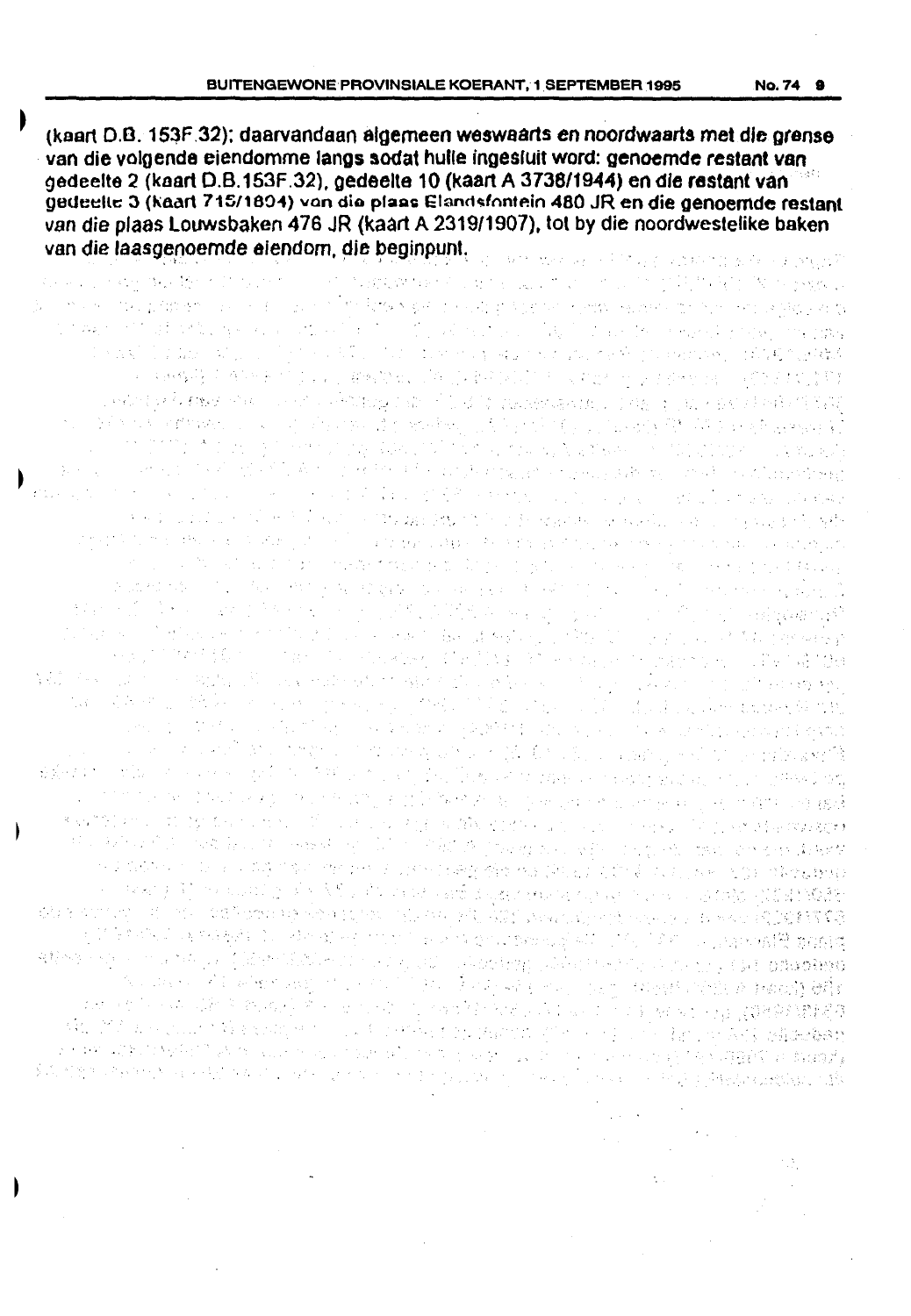# PROKLAMASIE

### No. 23 (Premiers-), 1995

### . ':• '• popining value for OORGANGSWET OP PLAASLIKE REGERING, 1993 (WET No. 209 VAN 1993)

### INSTELLING, AFBAKENING EN BEPALING VAN REGSGEBIED VAN PLAASLIKE OORGANGSRAAD , VAN q.JLLIN.ANSOOS BEOOf:L ~N AflTIK:EL 8(3) . , ta la s

Kragtens artikel 1 0, gelees met artikel 8 van die Oorgangswet op Plaaslike Regering, 1993 (Wet No. 209 van 1993), vaardig ek hierby, met die instemming van die Provinsiale Komitee, die Maatreëls in die Bylae uit.

Gegee onder my Hand te Johannesburg; op hede die Eerste dag van September Eenduisend Negehonderd Vyf-en-negentig. THE CONSTRUCTION OF THE CONTRACTOR OF A REPORT OF THE CONSTRUCTION OF THE CONTRACTOR OF THE CONTRACTOR OF THE CONTRACTOR

T. M. C. SEXWALE,  $\gamma_{\rm{2.20}}$  , and  $\gamma_{\rm{3.20}}$  , the considerable conservation of  $\gamma_{\rm{2.20}}$  , and  $\gamma_{\rm{2.20}}$  , and  $\gamma_{\rm{2.20}}$ Premier-in-Uitvoerende Raad.<br>Die seiste staat de staat die bestelling van die staat die staat gebied van die bestelling van die staat die s

(1878) London (建筑)开始 (1884年) (1894) 2007年2009年4月10日(1895年) 11月11日 11月20日 11月1日 2008年11月11日 2008年11月

wa nasio kata katika milimba wa mwakazi wa

しんしゃ ちょうしゅぎょう あんさせった しょうしゅうきょう アイト しょうかいどう 医神经性静脉炎 医软骨下的 医下列

 $\label{eq:2.1} \frac{1}{2} \left( \frac{1}{2} \sum_{i=1}^n \frac{1}{2} \sum_{i=1}^n \frac{1}{2} \sum_{i=1}^n \frac{1}{2} \sum_{i=1}^n \frac{1}{2} \sum_{i=1}^n \frac{1}{2} \sum_{i=1}^n \frac{1}{2} \sum_{i=1}^n \frac{1}{2} \sum_{i=1}^n \frac{1}{2} \sum_{i=1}^n \frac{1}{2} \sum_{i=1}^n \frac{1}{2} \sum_{i=1}^n \frac{1}{2} \sum_{i=1}^n \frac{1}{2} \sum$ 

homes magnitude the grad characters of conductive and one of a spectrum of the left 有常数的 计微结构 法经济的政府 化二氯 化硫酸盐 医梅克氏试验检尿糖 军事

数据管数据数据 的复数美国红海绵组织 医假静脉的 右腰的 化聚乙基 化乙烯二氯基丙烷 经自动支付 计设备系统信号

this security is the Post modern mode

prove mental terms for the market return of the construction operator ing the strip of the County of the state of the control of the control of the control of the first of the control of the control of the control of the control of the control of the control of the control of the control of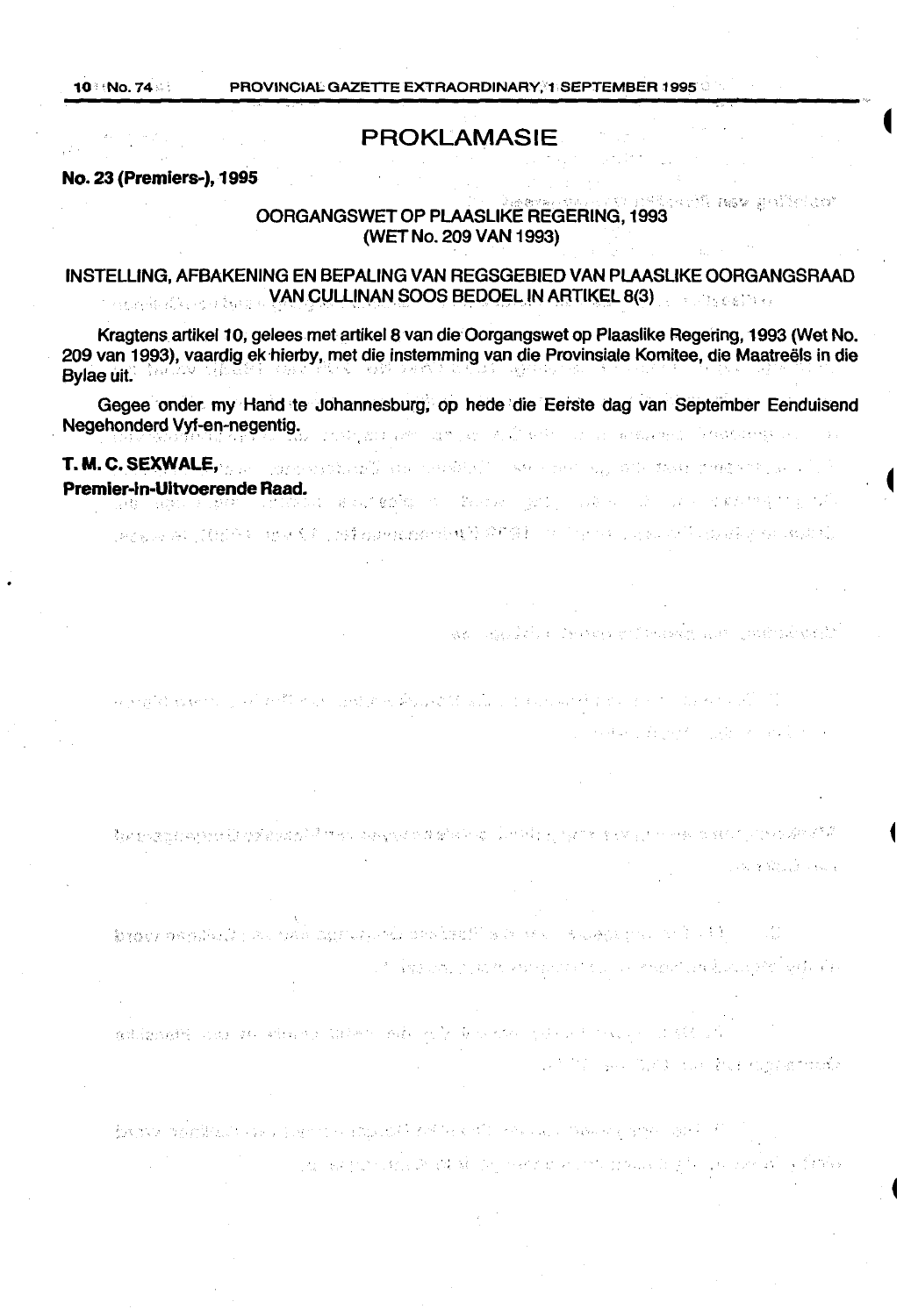### · BYLAE.

### lnstelling van Plaaslike Oorgangsraad

'n Plaaslike Oorgangsraad, hieronder die Plaaslike Oorgangsraad van Cullinan genoem; word hierby ingestel soos bedoel in artikel 10, gelees met artikel 8 van die Oorgangswet op Plaaslike Regaring, 1993 (Wet No. 209 van 1993), vanaf die datum van inwerkingtreding .van ·hierdie Proklamasie (hieronder die effektiewe datum genoem), bestaande uit die Stadsraad van Rayton, die Dorpskomitee van Refilwe tesamo mat· dia gabiade van Cullinan en Zonderwater, welke Plaaslike Oorgangsraad van Cullinan geag word 'n plaaslike bestuur ingevolge die Ordonnansie op Plaaslike Bestuur, 1939 (Ordonnansie No. 17 van 1939), te wees.

### Ontbinding van plaaslike owerheidsliggame

2. Die Stadsraad van Rayton en die Dorpskomitee van Refilwe word hierby op 1 November 1995 ontbind.

Afbakening en bepaling van regsgebied, setels en wyke van Plaaslike Oorgangsraad van Cullinan

3. ( 1) Die· regsgebied van die Plaaslike Oorgangsraad van Cullinan word hierby afgebaken soos uiteengesit in Aanhangsel A.

2. Daar word hierby bepeal ,dat die getol satels in die Plaaslike Oorgangsraad van Cullinan 10 is.

3. Die regsgebied van die Plaaslike Oorgangsraad van Cullinan word hiorby in wyke afgebaken soos uiteengesit in Aanhangsel B.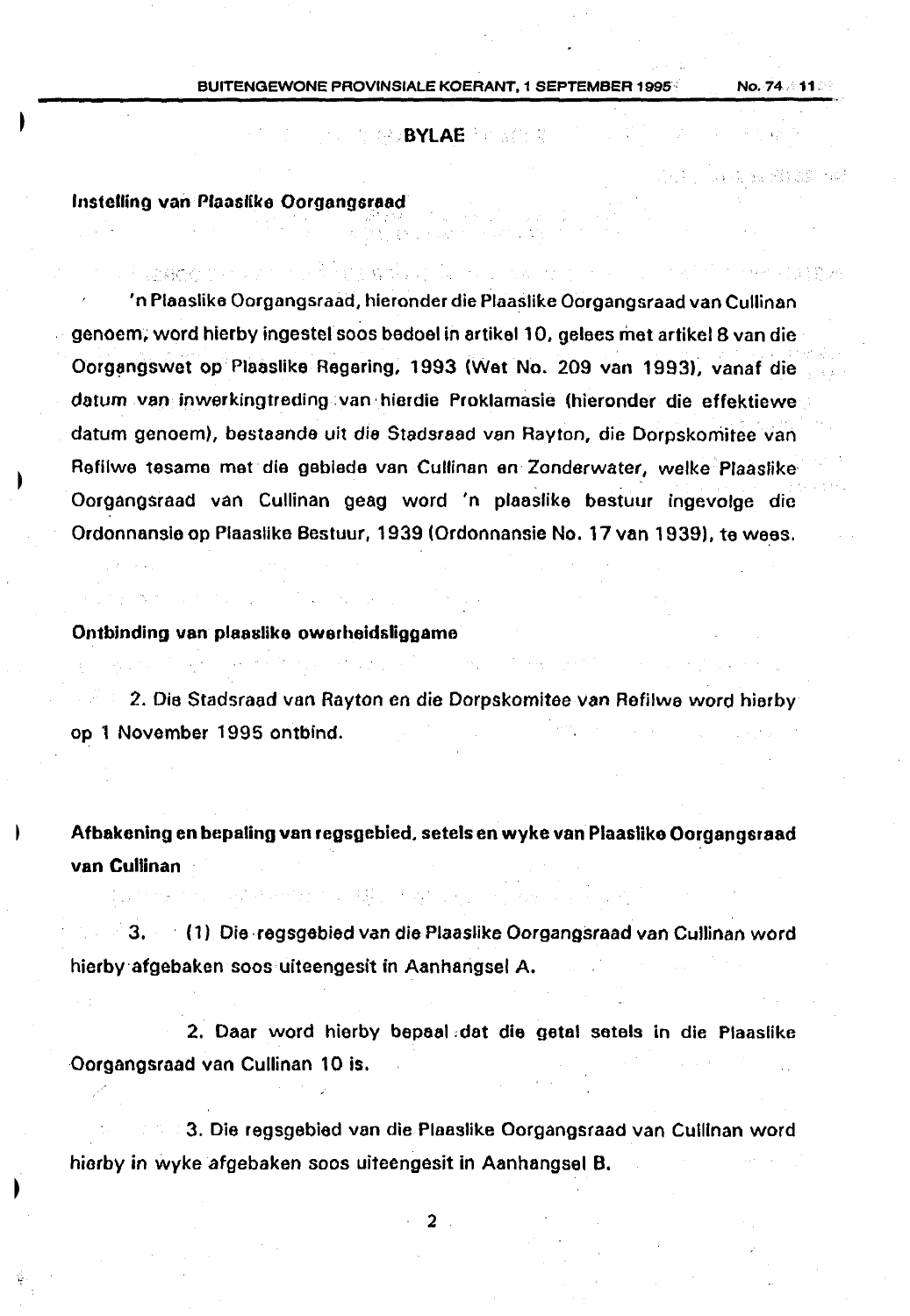$\triangle$ Oordra $\triangle$ van bates, laste, regte, verpligtinge en regsopvolger and segment of the set

4. ( 1) Aile bates, laste, regte en vorpligtinge van die ontbinde Stadsraad Cyan Rayton en die ontbinde Dorpskomitee van Refilwe word vanaf die effektiewe edatum aan die Plaaslike Oorgangsraad van Cullinan oorgedra. The staatste stad

as welcomed that it is assumed to the contract state of state

น้ำคัด เป็นประเทศไทย เป็นประกอบเป็นเพื่อในตัว เป็นประกอบเป็นประกอบเป็นประกอบเป็นประกอบเป็นประกอบเป็นประกอบเป็น<br>ประกอบเป็นประกอบเป็นประกอบเป็นประกอบเป็นประกอบเป็นประกอบเป็นประกอบเป็นประกอบเป็นประกอบเป็นประกอบเป็นประกอบเป็น

きょくい せないこう くちょう スパーティース アース・ビー・アルト

 $\circ$  . The state is responsible to the space of the main the state of  $\mathbb{R}^n$  , while  $\mathbb{R}^n$ 

(2) Die Plaaslike. Oorgangsraad van Cullinan .word by dia toepassing van hierdie Proklamasie vanaf die effektiewe datum, geag om die regsopvolgeryan die betrokke ontbinde plaaslike owerheidsliggame te wees.

 $\sim$  Verordeninge, regulasies, besluite, statutêre kennisgewings en delegasies and  $\sim$ 

5. Behoudens die bepalings van hierdie Proklamasie, bly alle verordeninge, ' regulasies, besluite, statutere kennisgewings en delegasies van die ontbinde 'plaaslike owerheidsliggame vermeld in artikel 2 wat onmiddellik voor die effektiewe datum van krag was binne enige gebied van die genoemde ontbinde plaaslike owerheidsliggame, van krag in diesulke gebied, onderhewig aan enige herroeping van diesulke verordeninge, regulasies, besluite, statutêre kennisgewings en delegasies deur die Plaaslike Oorgangsraad van Cullinan. Deur deur die Sterne en

.<br>Waan aan weeg in de de de de de gestel een de stel van de verstel een de stel op de gespreek van de de de de

 $n$ obers $\chi$  alternation as the management and serves are the second of the serves of the

# Begroting of the later of the contract of the second second second relation meaning the setting

6. Die 1995/96 begroting van die plaaslike owerheidsligyame vermeldin artikel 2 word; ondanks die bepalings van artikel 58 van die Ordonnansie op e: Plaaslike . Bestuur, 1939, geag die 1995/96 begroting van die Plaaslike. **R'Oorgangsraad van Cullinan te wees, Allie for the final film of the final field field.** ,**oiti shapigash** calche a color to your construct where The may half by your f ie Gemagtigde plaaslike bestuur, weerden van die vanafskaal ander watergewar

7. ( 1) Die Plaaslike Oorgangsraad van Cullinan word, kragtens artikel 2 van die Ordonnansie op Dorpsbeplanning en Dorpe, 1986 (Ordonnansie No. 15 van.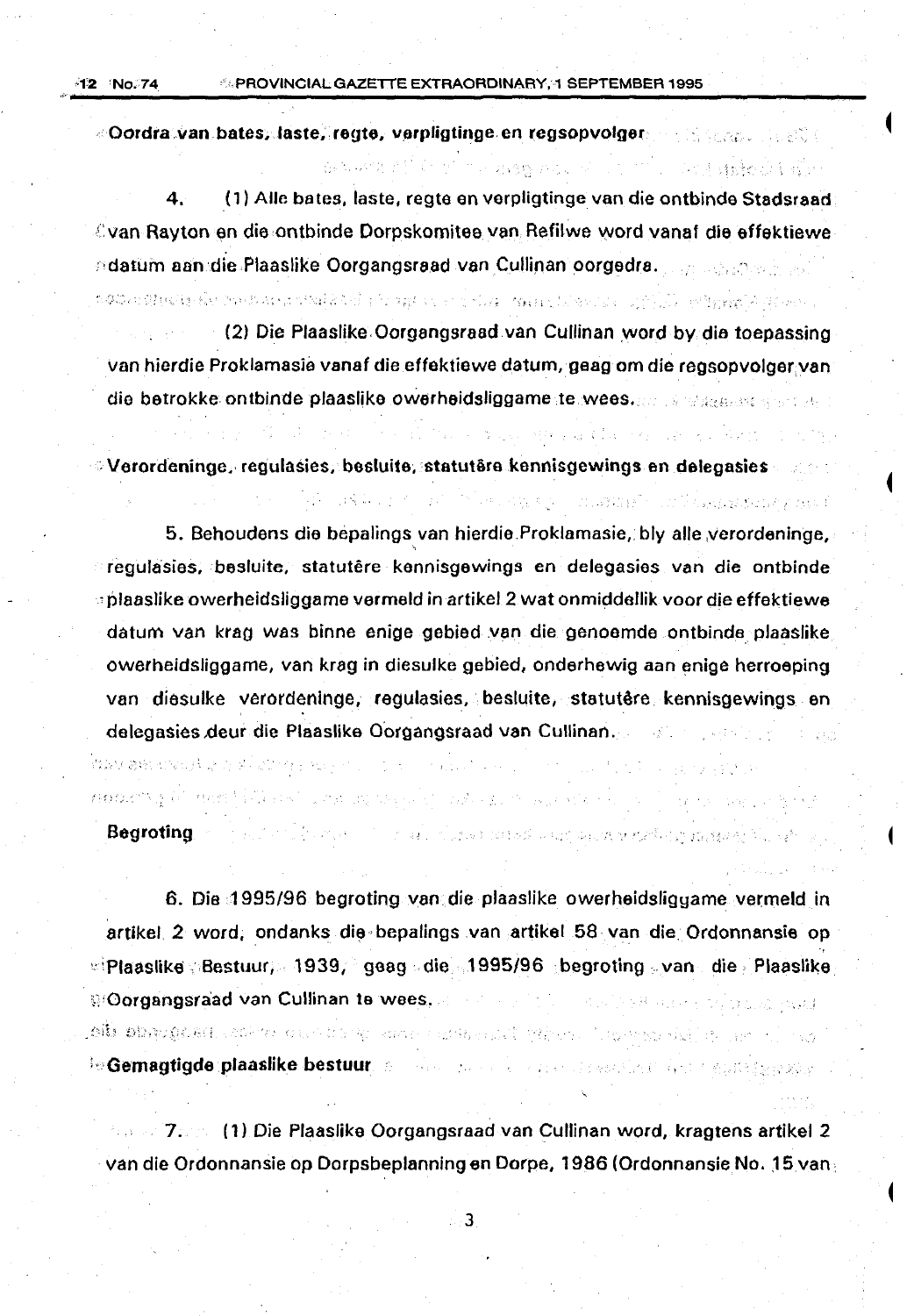1386), vanaf dio effektiawe datum 'n gernagtigde plaaslike bestuur vir doeleindes van Hoofstukke II, Ill en IV van ganoemde Ordonnansie.

**Figure 12, 2008 (2) Die Plaaslike Oorgangsraad van Cullinan word, kragtens artikel 3** van die Ordonnansie op die Verdeling van Grond, 1986 (Ordonnansie No. 20 van 1986), vanaf die effektiewe datum 'n gemagtigde plaaslike bestuur vir doeleindes van Hoostuk IV van genoemde Ordonnansie.

Enkele Plaaslike Adrninistrasio vir Plaaslike Oorgangsraad van Cullinan

그 가르고 가면 주인 있는데 없는 이 없이 잘 못했다. 저는 일이

8. · (1) 'n Enkele Plaaslike Administrasie word hierby vir die Plaaslike Oorgangsraad van Cullinan ingestel.

(2) 'n Permanente organisatoriese struktuur vir die Enkele Plaaslike Admlnlstrasle moet so spoedig moontlik na die effektiewe datum deur die Plaaslike Oorgangsraad van Cullinan saamgestel word .

### Stadsklerk

9. Die Oostelike Diansteraad nomineer 'n per soon om tydelik die funksies van Stadsklerk uit te voer totdat die Plaaslike Oorgangsraad van Cullinan •n persoon in 'n permanente hoedanigheld aanstel.

Werknemers en beamptes van Plaaslike Oorgangsraad van Cullinan

10. Die werknemers en beamptes van die Stadsraad van Rayton en die Dorpskomitee van Refilwe word, by die toepassing van hierdie Proklamasie, geag. om in die diens van die Enkele Plaaslike Administrasie te wees, hangende die samestelling van 'n permanenta organisatoriese struktuur soos bedoel in artikel 8(2).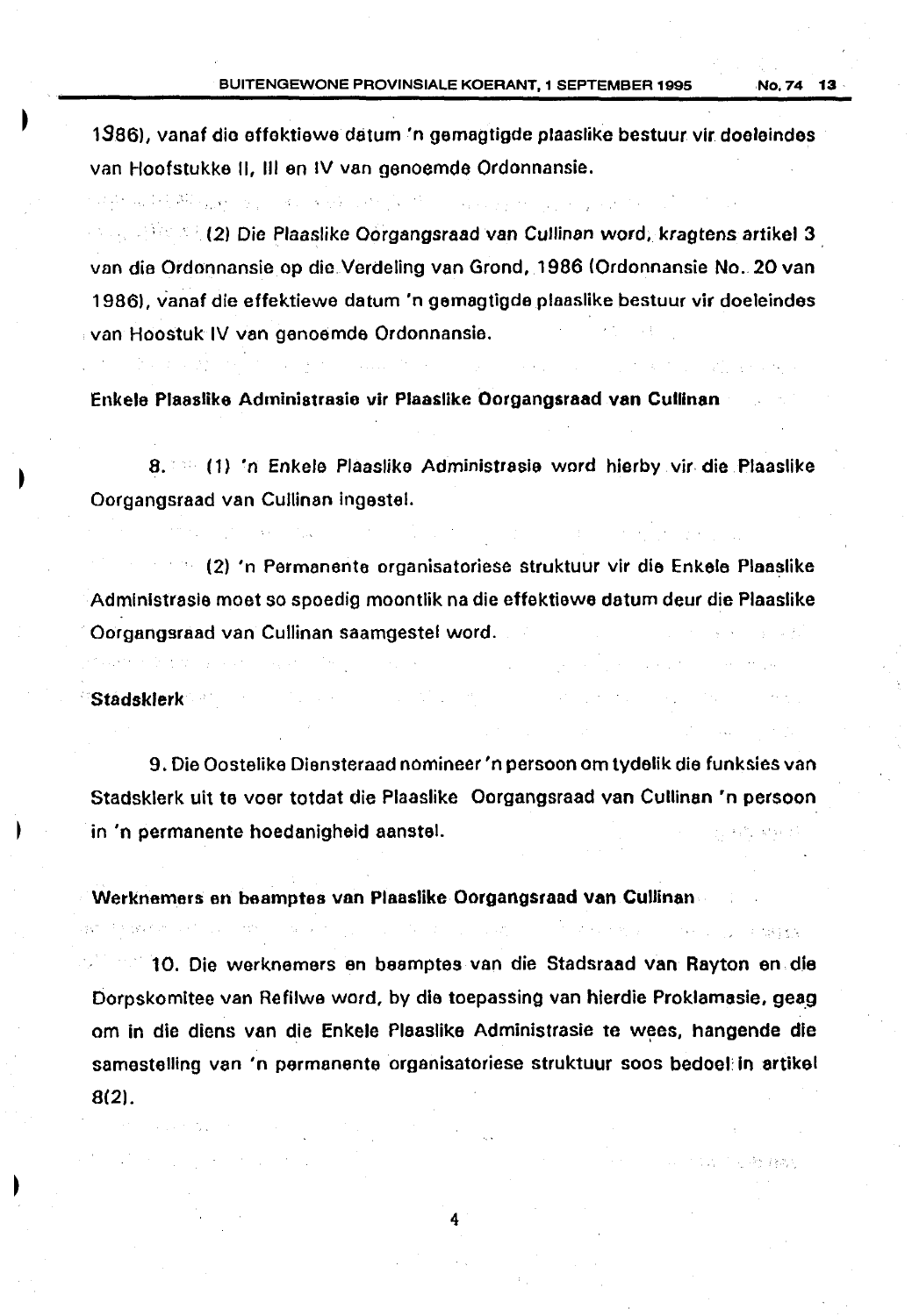the company of the company of the company of the company of the company of the company of the company of the c<br>The company of the company of the company of the company of the company of the company of the company of the c

الموادي وأقوي والمراجين

Political and give become

 $\sim 10^{11}$  m  $^{-1}$ 

2012年10月1日

一般的是

的复数形式

2. 医骨折子的 计图

的变形 医血压 网络自由的生产的

Effektiewe datum

11. Hierdie Proklamasie tree vir dooleindes van die plaaslike regering verkiesings in werking op die datum van die plaaslike regering verkiesings bepaal ingevolge artikel 9(1) van die Oorgangswet op Plaaslike Regering, 1993, en vir alle ander doeleindes op die dag daarna.

 $\label{eq:3.1} \mathcal{F}^{\mathcal{A}}_{\mathcal{A}}(\mathcal{A}) = \mathcal{F}^{\mathcal{A}}_{\mathcal{A}}(\mathcal{A}) = \mathcal{F}^{\mathcal{A}}_{\mathcal{A}}(\mathcal{A}) = \mathcal{F}^{\mathcal{A}}_{\mathcal{A}}(\mathcal{A}) = 0.$ 

in a component particular of the state of the product of the state of the state of the state of the state of t<br>The state of the state of the state of the state of the state of the state of the state of the state of the st

g and a shear that the state

 $\mathcal{E}(\mathbf{s}^{\star}) = \mathcal{E}(\mathbf{s}^{\star})$ 

in de parte de la ciencia de

and a string of the state of the state of the state of the state of the state of the state of the state of the<br>The state of the state of the state of the state of the state of the state of the state of the state of the st

anti la Gamangannan (programma Malaysia) ang Kalalang

where the same of a state of the self-space of the  $\sim$ 

where  $\mu$  is the second of  $\mu$  and  $\eta$  and  $\eta$  is  $\eta$  and  $\tilde{\chi}$  and  $\tilde{\chi}$  .

以不准 医心理 地名阿尔伯斯顿

The consensus of the consensus of the product of the consensus of the consensus of the consensus of the consensus of the consensus of the consensus of the consensus of the consensus of the consensus of the consensus of the

这时, 一个不能是我们不能是

 $\mathcal{L}(\mathcal{L}^{\mathcal{L}}_{\mathcal{L}})$  , and the contribution of  $\mathcal{L}^{\mathcal{L}}_{\mathcal{L}}$ 

การเขา สัมภาษี กรรมชาติพระเมริการ แล้วนมีประกอบ 100 ประธานธรรมราชา

and the property of the properties of an experimental containing to the contact of the state of the property of

and the second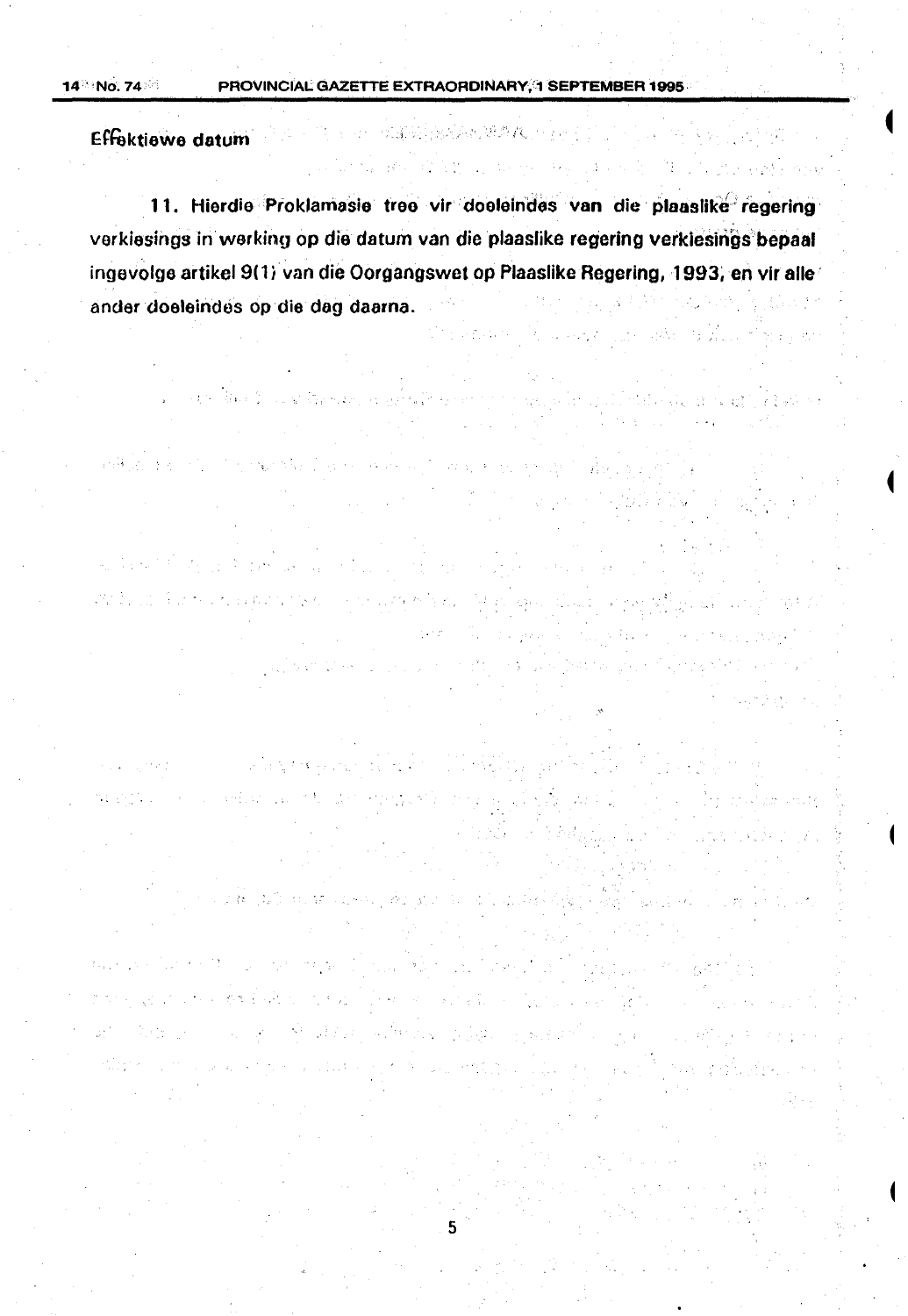### **AANHANGSEL**

• ' ~ *,i* .. ; \_,. ,, ; .\_.,\_

 $\frac{1}{2}$  ,  $\frac{1}{2}$ 

 $\mathcal{L}(\mathbf{q})$  and  $\mathbf{q}$  is a point of the set of  $\mathbf{q}$  ,  $\mathbf{q}$  ,  $\mathbf{q}$  ,  $\mathbf{q}$  ,  $\mathbf{q}$  ,  $\mathbf{q}$ 

Plaaslike, Oorgangsraad van. Cullinan: Afbakening van regsgebied: .......

Buitense.grense:- •• •• 1990 696 696 606 100 material enter

Plaaslike Oorgangsraad van Cullinan: Punt tot punt beskrywing: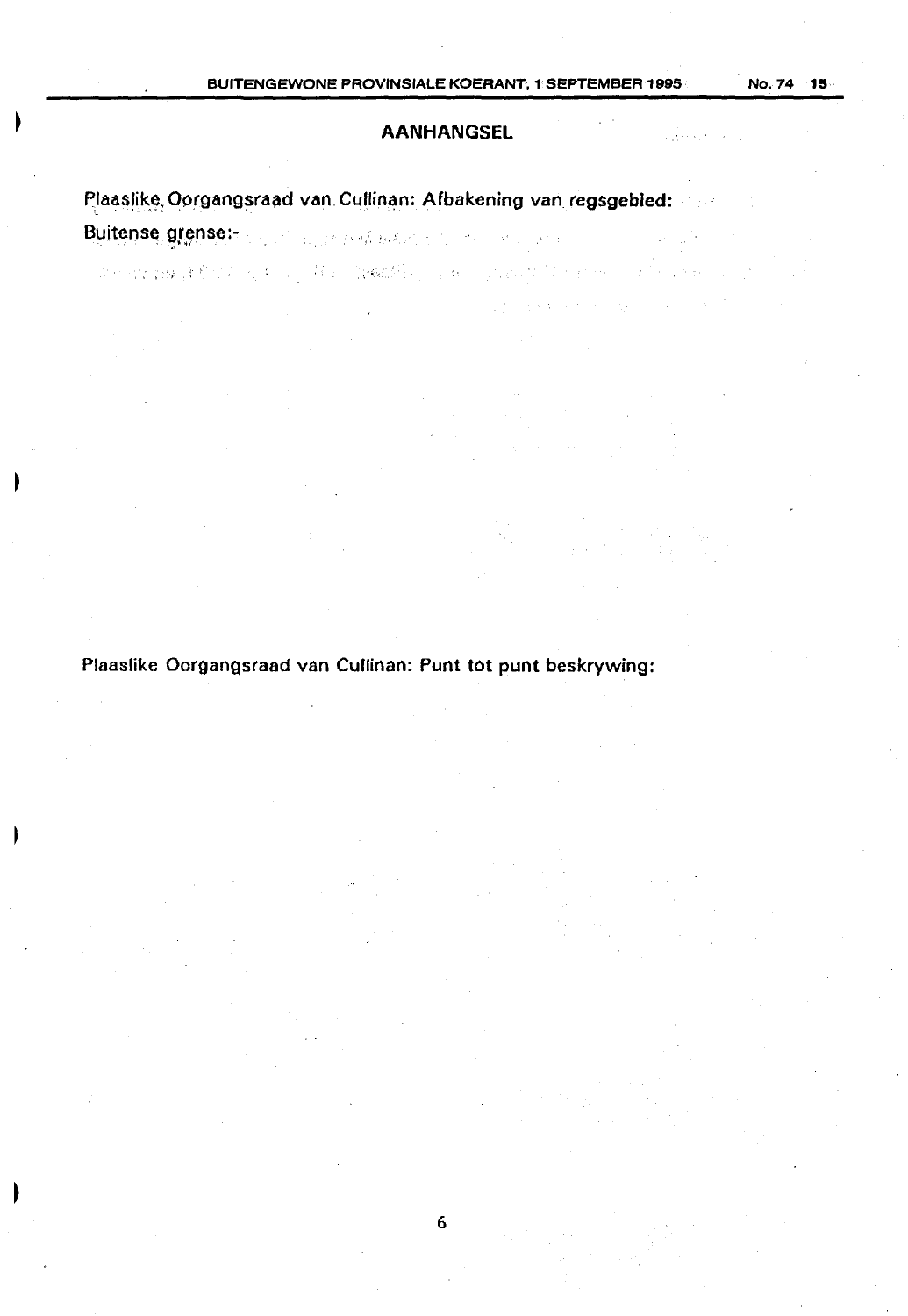ANNEXURE B **ARXXXIII** Transitional Local Council of Cullinan; Map indicating wards (a. more detailed map may be examined at the. Head Office of the Council): WARD 2  $UY_{\mathcal{H}}$ WARD E ARAW 3  $\omega$  ,  $\omega_{\rm{D}}$ a sa siya • and the Society  $\sim$   $\pm$ かくしょう アール WARD 5 2. 11. 12. 13. 94 is di  $\sum_{i=1}^{n} \sum_{j=1}^{n} \frac{1}{j} \sum_{j=1}^{n} \frac{1}{j}$  $\{ \mathcal{A}^{\mathcal{G}}_{\mathcal{A}} \}_{\mathcal{G}}$  , the set of  $\mathcal{G}$ 网络科  $\bar{z}$  $\sqrt{2}$  .  $\varphi$ **FIRRD**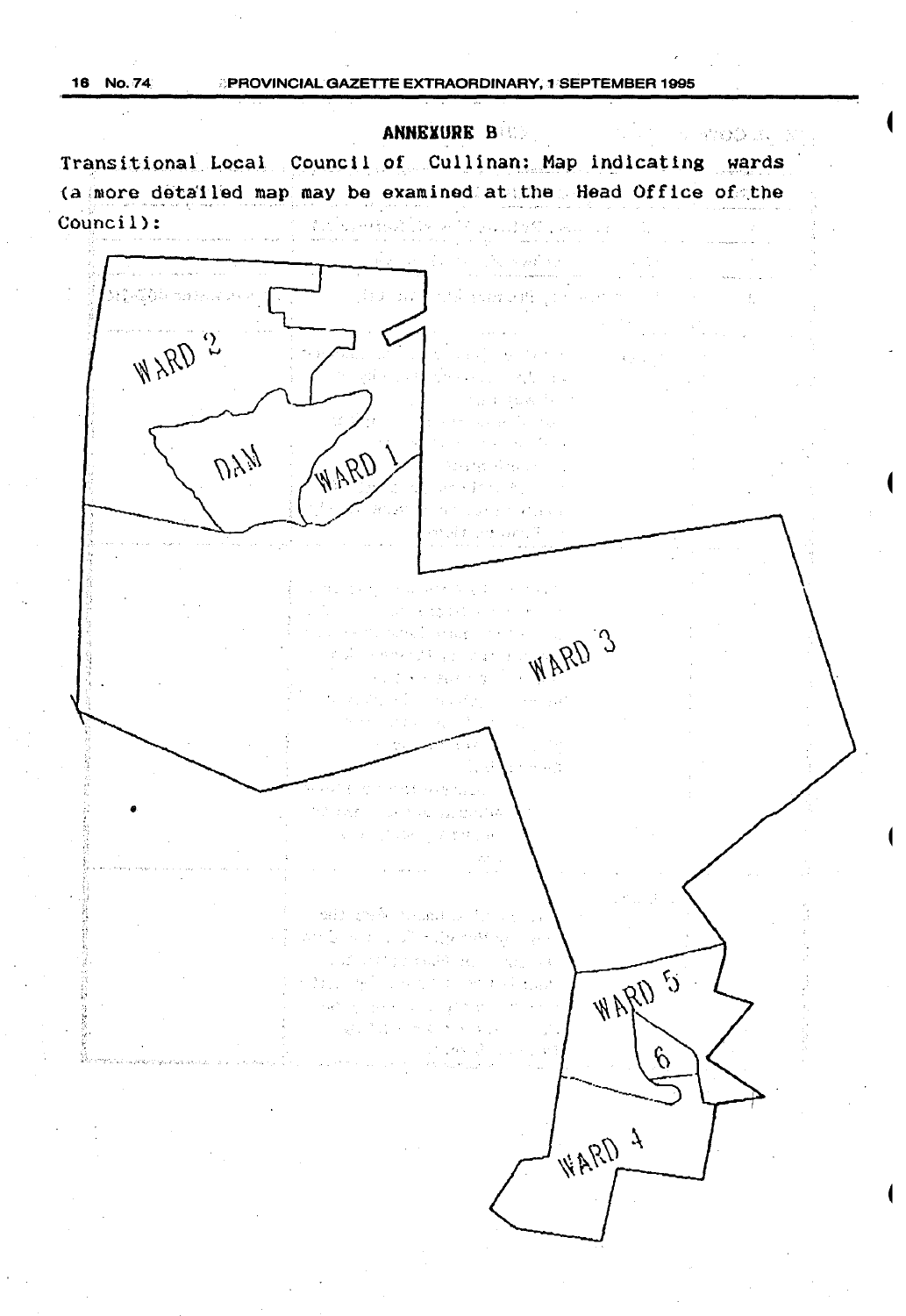**No. 74**  $-17$ 

# LOCAL GOVERNMENT

**CUILINAN** FORE

 $\ddot{\cdot}$ 

| - 12233      |                                                                                                                                                                                                                                                                                                                                                                                             |                                        |
|--------------|---------------------------------------------------------------------------------------------------------------------------------------------------------------------------------------------------------------------------------------------------------------------------------------------------------------------------------------------------------------------------------------------|----------------------------------------|
| <b>WARD</b>  | SUBURB/TOWNSHIP                                                                                                                                                                                                                                                                                                                                                                             | <b>FARMS</b><br>$\pm$ $\sigma$ , $\pm$ |
| ł            | Refilwe Proper, Refilwe Hostel, Refilwe X1                                                                                                                                                                                                                                                                                                                                                  |                                        |
| $\mathbf 2$  | Refilwe X2, Refilwe X3, Refilwe X4                                                                                                                                                                                                                                                                                                                                                          |                                        |
| $\mathbf 3$  | Cullinan Village, Premier Mine Hostel,<br>Zonderwater                                                                                                                                                                                                                                                                                                                                       | Zonderwater 482-JR                     |
| 4            | South of Jenner Street bounded<br>Rayton:<br>on the west and south by a<br>railway line<br>Bounded on the north by the<br>railway line and on the south<br>by South Street<br>Immediately to the south of<br>south street contituted mainly                                                                                                                                                 |                                        |
| $\mathbf{5}$ | of farm portions.<br>Rayton:<br>Bounded by a railway line on<br>the north eastern side as well<br>as on the south, located on the<br>eastern side of Premier Street.<br>Bounded on the cast by<br>Montrose Street, the railway<br>line in the South and North<br>Street on the northern<br>boundaries.<br>Consitute farm portions<br>adjacen to the town on<br>the west, north and<br>east. |                                        |
| 6            | Rayton:<br>Rayton X1 is bounded you the<br>west by Premier Street and on<br>the south by North street.<br>Bounded on the north by North<br>Street, on the south by Jenner<br>Street and on the west by<br>Premier Street.                                                                                                                                                                   |                                        |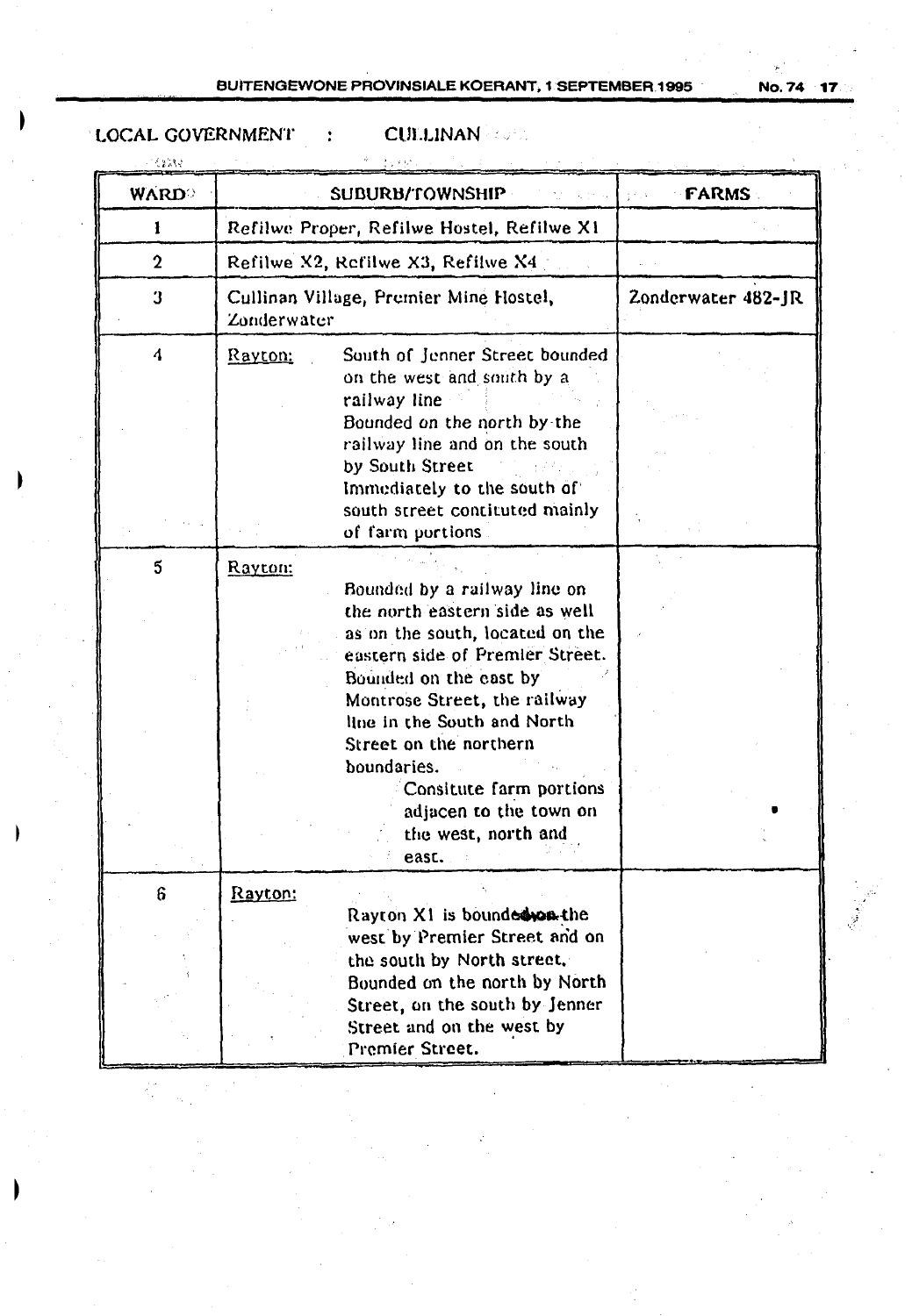liza gibi shekar

Magna

医坏血性脑炎 经成本的 医神经的 法裁定性 经运化人  $\mathcal{L}(\mathcal{G}) \cong \mathcal{L}(\mathcal{G}) \cong \mathcal{L}(\mathcal{G}) \cong \mathcal{L}(\mathcal{G}) \cong \mathcal{L}(\mathcal{G}) \cong \mathcal{L}(\mathcal{G}) \cong \mathcal{L}(\mathcal{G}) \cong \mathcal{L}(\mathcal{G}) \cong \mathcal{L}(\mathcal{G})$ 

ાર તરફ વિદ્યારા પાડવાના કર્યા થયેલ કર્યાજયારીએ આ વિક્રાણકારી તેમકો જ જોવા પ્રભાવ છે. પર પાડવા પર પર પર પર પર વ and the holder and assistant that the control of the second terms of the control of the state of the state of atoriti konori, va rena antikono da atsas de latinista di Kili talaki jalon en koko de kiloso subes.  $\mathcal{V}_{\text{eff}}$ (1) 35 平方米 的复数医学 网络巴西人名 网络巴西 医阿拉伯氏征 计可分析符 化反应器 经未参数法无偿 机碱 eks Egipta also **STE SERVICE** An Angle African Andre Ta P

ELANDS RIVER The System of Cardina 子宮 オステンスト 天森 (会社会の)地方 よそそえ みんこ トリカルき (食品) latur k  $\label{eq:2} \sum_{i=1}^n \left\langle \left\langle \mathbf{x}_i \right\rangle \right\rangle^2 \mathcal{R}_{i+1} \left\langle \mathbf{x}_i \right\rangle \right\rangle^2 \mathcal{R}_{i+1} \left\langle \mathbf{x}_i \right\rangle^2.$  $\sim$  , and **ROTLE** ng ng hadi alimbi (本质) 身份的  $22.224$ けながく むといでれたみ s.<br>Da 铁石 . Janja  $\epsilon_{\rm gas}$ 2. 大学 残的 分步 ă și

 $\sigma$  , and  $\sigma$  , and 747  $\alpha$ **TAN ARTISTS CULLINAN POR** a ta'u sa god  $\tau$   $\varnothing$  .

- ZINDERWICH ti til 11 a Break and Constantino ( 2. 郭格尔中华 小时间间。 n Computer County Watch (1982) **RAGENEDY** 

s a company and the second second second and the second second second and the second second second and second <br>Second second second second second second second and second second second second second second second second s **BRONBERG**  $\frac{1}{2} \sum_{i=1}^n \sum_{j=1}^n \sum_{j=1}^n \sum_{j=1}^n \sum_{j=1}^n \sum_{j=1}^n \sum_{j=1}^n \sum_{j=1}^n \sum_{j=1}^n \sum_{j=1}^n \sum_{j=1}^n \sum_{j=1}^n \sum_{j=1}^n \sum_{j=1}^n \sum_{j=1}^n \sum_{j=1}^n \sum_{j=1}^n \sum_{j=1}^n \sum_{j=1}^n \sum_{j=1}^n \sum_{j=1}^n \sum_{j=1}^n \sum_{j=1}^n \sum_{j=1$ range men dikerak 冠的 有树木好奇 ing Parage  $\mathcal{O}(\mathbf{a}^{\mathbf{b}}_{1},\mathbf{y}^{\mathbf{b}}_{2},\mathbf{y}^{\mathbf{b}}_{3})$ inger 19 **City Systems**  $\frac{\partial S}{\partial t} \leq \frac{\partial S}{\partial t} \leq \frac{\partial S}{\partial t}$ 18 元、长春后, 870年6月 1974年5 医海底线膜炎 机二氯法芳烯 医胆石油用气中扁平 同时结合的 5. 花粉红色蛋白等40%

an<br>Serangan 做 振兴执管会行科学 医腹膜突 法权利的法律 医马耳氏反射线

**BAYTON**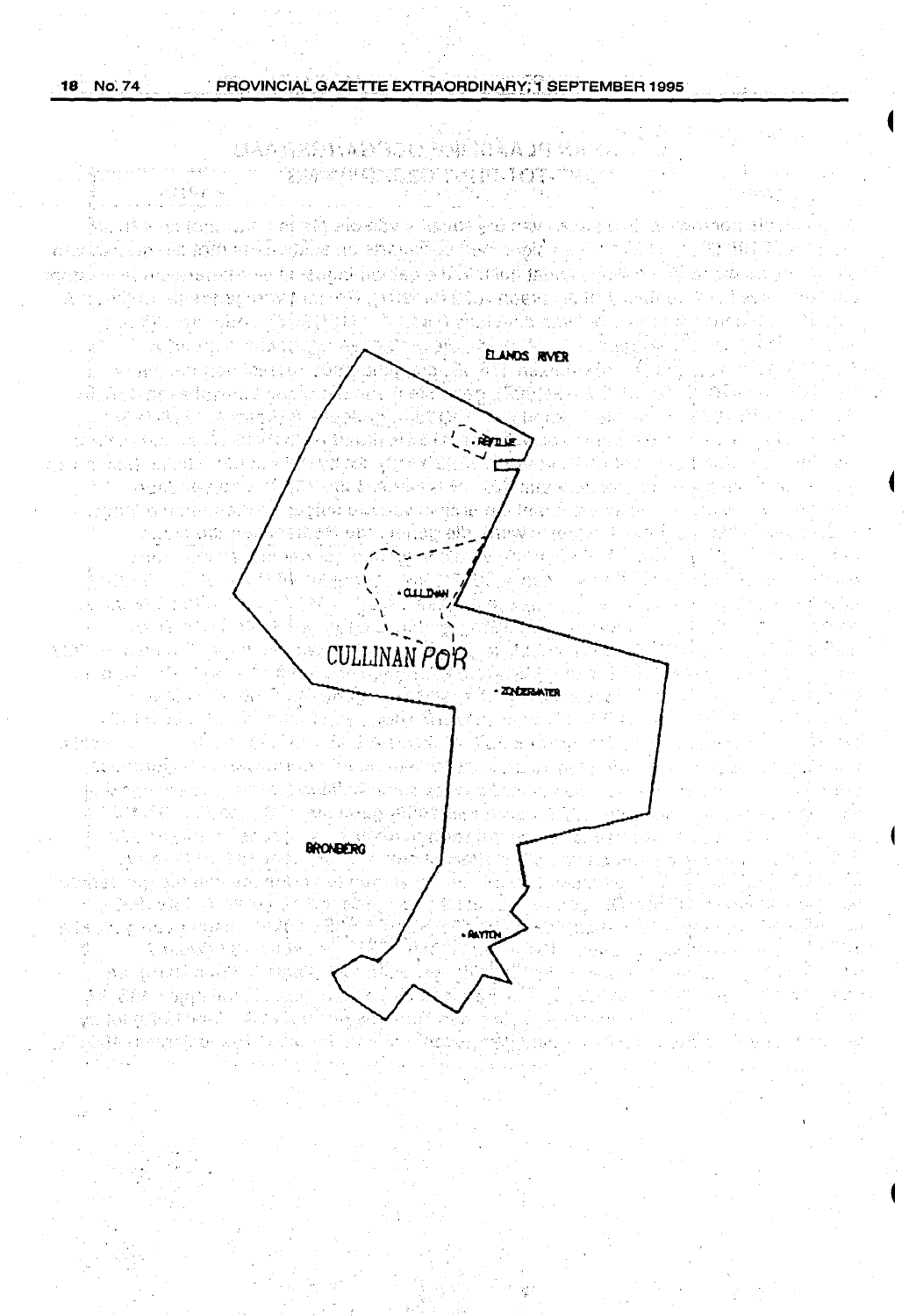No. 74 19.

## **CULLINAN PLAASLIKE OORGANGSRAAD** PUNT~ **TOT -PUNT BESKRYWING**

Begin by die noordwestelike baken van die Restant van die plaas Louwsbaken 476 JR kaart A 2319/1907); daarvandaan algemeen ooswaarts en suidwaarts met die grense van die volgende eiendomme langs sodat hulle in die gebied ingesluit word: genoemde Restant van die plaas louwsbaken 476 JR (kaart A 2319/1907), Restant van gedeelte 10 (kaert A 7485/1973), genoemde Restant van die plaas (kaart A 2319/1907), gedeelte 2 (kaart 171211966), gedeelte 4 (kaart A 1714/1944), die restantvan gedeelte **1** (kaart A 3677/1941) van die plaas Louwsbaken 476 JR, die genoemde restant van die plaas louwsbaken 476 JR (kaart A 2319/1907), gedeelte 6 van die ptaas Louwsbaken 476 JR (kaart A 1716/1966), gedeette 7 (kaart A 1717/1966). gedeelle 8 (kaart A 1718/1966), genoemde restant van die plaas Louwsbaken 476 JR (kaart A 2319/1907) en die restant vandie plaas Zonderwater482 JR (kaart A 3399/1949), tot by die noordoostelike baken van die Restant van die plaas Zonderwater 482 JR (kaart A 339911949}; daarvandaan algemeen suidwarts en weswaarts met die grense van die volgende eiendomme langs sodat hulle in hierdie gebied ingesluit word: die genoemde Restant van die plaas Zonderwater 482 JR (kaart A 3399/1949) en die volgende gedeeltes van die plaas Rooikopjes 483 JR: gedeelte 54 (kaart A 3072/1952), gedeette 46 (kaart A 6012/1951). gedeelte 47 (kaart A 601311951), gedeelte 48 (kaart A 6014/1951 ), gedeelte 53 (kaart A 6Q19/1951). gedeette 52 (kaart A 6018/1951), gedeelte 51 (kaart A 6017/1951),en gedeelte 50 (kaart A 6016/1951); en die volgende gedeelles van die plaas Elandshoek 337 JR: Restam van gedeelte 52 (kaart A 3077/1945}, gedeette 56 (kaart A 5642/1946), die dorp Rayton (Algemene Plan A 2901/1904), restant van gedeelte 5 van die plaas Elandshoek 337 JR (kaart A 534/1905), die dorp Rayton (Algemene Plan A 2901/1904), gedeolte 122 van die plaas Elandshoek 337 JR (kaart A 8Q6/1958) tot by die suidoostelike baken van taasgenoemde eiendom: daarvandaan algemeen noordwaarts. en algemeen ooswaarts met die grense van die volgende langs sodat hulle in hierdie gebied ingesluit word: die genoemde gedeelte 122 (kaart A 896/1958) gedeelte 123 (kaart A 897/1958). gedeelle 183 (kaart A 4403/1994) en die genoemde restant van gedeelte 15(kaart A GS0/1932} almal van die genoemde plaas Elandshoek 337 JR. gedeelte 10 (kaart A 577/1922) van die pfaas Rietfontein 366 JR. en die volgende gedeettes van die genoemde p(aas Efandshoek 337 JR: Die genoernde restant van gedeette 15 (kaart A 650/1932). gedeelte 141 (kaart A 6356/1958), gedeelte 138 (kaart A 6353/1958), restant van gedeelte 1~6 (kaart A6351/1958), gedeelte 134 (kaart A6349/1958), gedeefte 133 (kaart A 6348/1958), gedeelte 130 (kaart A 6345/1958), gedeelte 129 (kaart A 6344/1958), en gedeelte 1 ?A (kaart A 6343/1958), asook gedeelle 64 van die plaas Rooikopjes 483 JR (kaart A 7590/1972) en dio restant van die plaas Zonderwater (kaart A 3399/1949) tot by die suidoostelike baken van die restant van gedeelte 2 van die plaas Elandsfontein 480 JR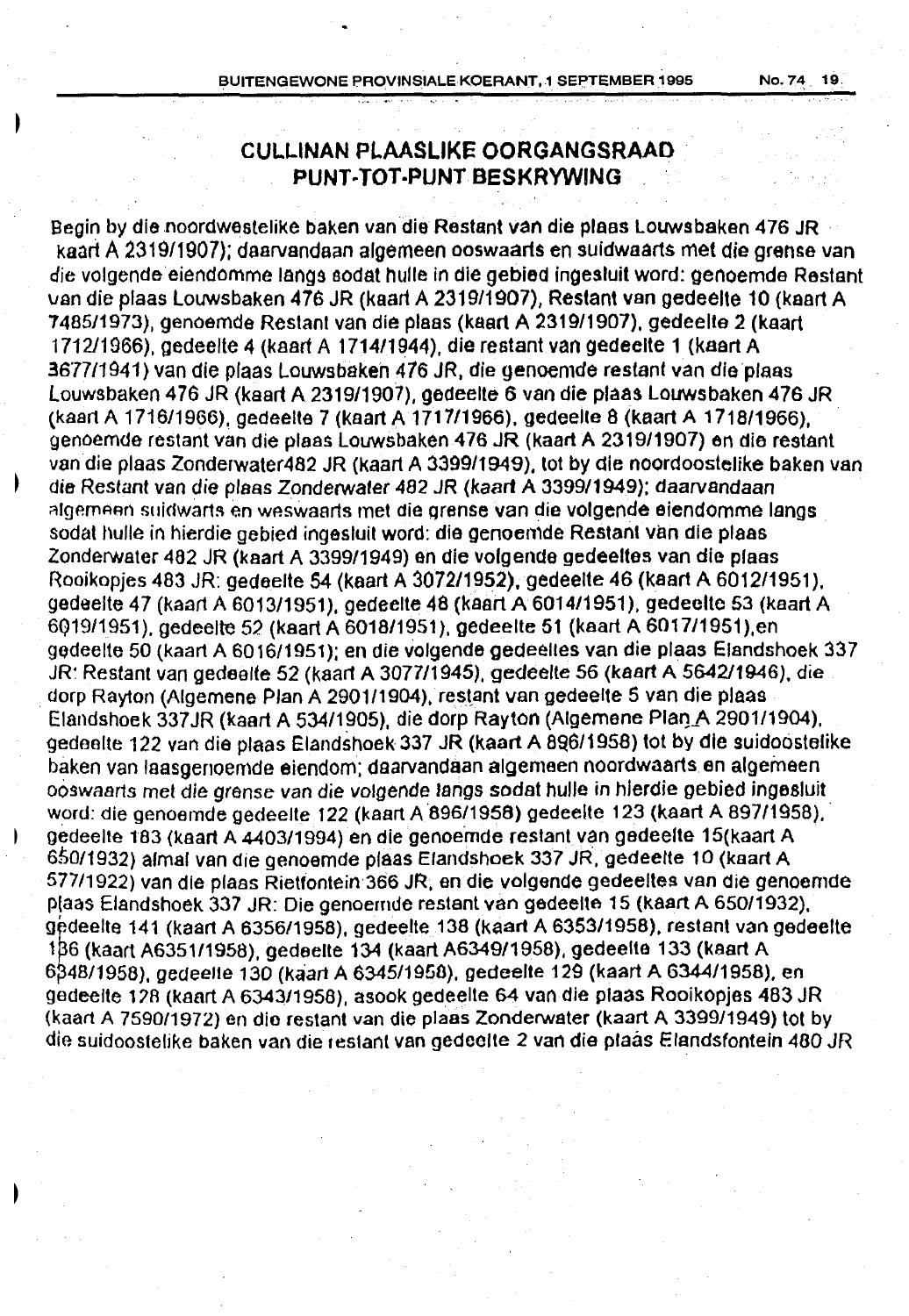(kaart D.B. 153F.32); daarvandaan algemeen weswaarts en noordwaarts met die grense van die volgende eiendomme langs sodat hulle ingesluit word: genoemde restant van gedeelte 2 (kaart D.B.153F.32), gedeelte 10 (kaart A 3738/1944) en die restant van gedeelle 3 (kaart 715/1894) van die plaas Elandsfontein 480 JR en die genoemde restant van die plaas Louwsbaken 476 JR (kaart A 2319/1907), tot by die noordwestelike baken van die laasgenoemde eiendom, die beginpunt. Betraat die beginpunt van die beginpunt van die beginpunt van die

of the about the transfer a significant with the first section of the first section of the section of the section

en en de la politike († 1939).<br>19 Martie: Johann Steiner, skriuwer en besteander († 1939).

 $\label{eq:2} \frac{1}{\sqrt{2}}\left(\frac{1}{\sqrt{2}}\right)^2\left(\frac{1}{\sqrt{2}}\right)^2\left(\frac{1}{\sqrt{2}}\right)^2.$ 

 $\mathcal{L}^{\text{max}}_{\text{max}}$ 

الروابط

 $\{x_{i}\}_{i=1}^{n}$ 

 $\frac{1}{2}$  ,  $\frac{1}{2}$ 

製品 (1) 2010年1月1日

)<br>Bernard (1910-1920) (1910-1911)<br>Arthur (1910-1911)

 $\frac{1}{2}$  ,  $\frac{1}{2}$  ,  $\frac{1}{2}$  ,  $\frac{1}{2}$ 

 $\sum_{i=1}^{n} \alpha_i = \sum_{i=1}^{n} \alpha_i$ 

 $\mathcal{L}_{\mathrm{L}}$  , where  $\mathcal{L}_{\mathrm{L}}$ 

 $\mathcal{A}$  in the  $\mathcal{A}$ 

 $\mathcal{L}_{\text{max}}$ 

er i bere del seguito del provincia.<br>Del seguito del seguito del provincia del provincia del provincia del provincia del provincia del provincia de

 $\frac{1}{2}$  ,  $\frac{1}{2}$  ,  $\frac{1}{2}$ 

and the state of the content of the

**Contractor** 

 $\sqrt{2}$ 

ng ta ka 39 may 1992 na sa na kiring ari n

and the main position of the position of the problem of

 $\label{eq:2} \mathcal{L}_{\text{M}} \leq \mathcal{L}_{\text{M}} \leq \mathcal{L}_{\text{M}} \leq \mathcal{L}_{\text{M}} \leq \mathcal{L}_{\text{M}} \, \mathcal{L}_{\text{M}}$ 

ita juli

of the state of the process of the second and control of the second second second

ang ang Papaulana na kal

经一项 电二氢 **Company Street Company** 

And Read in the Company

 $\label{eq:3.1} \frac{\partial}{\partial t} \partial_{t} \Omega_{\mathcal{L}} \Omega_{\mathcal{L}} = \frac{1}{2} \frac{\partial}{\partial t} \frac{\partial}{\partial t} \partial_{t} \Omega_{\mathcal{L}} + \frac{1}{2} \frac{\partial}{\partial t} \frac{\partial}{\partial t} \Omega_{\mathcal{L}} + \frac{1}{2} \frac{\partial}{\partial t} \frac{\partial}{\partial t} \Omega_{\mathcal{L}} + \frac{1}{2} \frac{\partial}{\partial t} \frac{\partial}{\partial t} \Omega_{\mathcal{L}} + \frac{1}{2} \frac{\partial}{\partial t} \frac{\partial}{\partial t} \Omega_{\mathcal{L$ 

经行政 法无序的行为人 **Strainer (201**7)

તર જેવી વસ્તી દર્દ રહ્યો છે. આ જેન્દ્ર સંસ્થાન પ્રાપ્ય થયે o de la color di possibilità di la console del

( ) 2010 年代

ทางเมนต์ ที่ 1945 ปี การเมตรี (การค้า) รัฐคราคที

 $\omega = \mathbb{E}[\mathbf{q}_{\mathrm{in}}]$  .

San Barat Ro

 $\mathcal{L}_{\mathcal{A}}=\mathcal{L}_{\mathcal{A}}$ 

No. 1970<br>- 小野森 - 2013年 - 802<br>- 602-1027年 - 1027年

(民)部门传统

a sa Charlas Alban agus an t-a

National String Residence

 $\mathcal{F}(\mathcal{E},\mathbf{y})$ 

**Constitution** 

 $\label{eq:2} \mathcal{L}_{\mathcal{F}}(\mathbf{x}) = \mathcal{L}_{\mathcal{F}}(\mathbf{x}) = \mathcal{L}_{\mathcal{F}}(\mathbf{x}) = \mathcal{L}_{\mathcal{F}}(\mathbf{x})$ 

ste oktober generat

 $\label{eq:3.1} \frac{1}{2} \left( \frac{1}{2} \right)^2 \left( \frac{1}{2} \sum_{i=1}^2 \frac{1}{2} \sum_{i=1}^2 \left( \frac{1}{2} \sum_{i=1}^2 \frac{1}{2} \sum_{i=1}^2 \frac{1}{2} \sum_{i=1}^2 \frac{1}{2} \sum_{i=1}^2 \frac{1}{2} \sum_{i=1}^2 \frac{1}{2} \sum_{i=1}^2 \frac{1}{2} \sum_{i=1}^2 \frac{1}{2} \sum_{i=1}^2 \frac{1}{2} \sum_{i=1}^2 \frac{1}{2} \$ 

 $\label{eq:2.1} \frac{1}{2} \mathcal{L} \left( \mathcal{L} \right) = \frac{1}{2} \mathcal{L} \left( \mathcal{L} \right) = \frac{1}{2} \mathcal{L} \left( \mathcal{L} \right)$ 

 $\label{eq:2.1} \left\langle \left\langle \hat{p}_{\alpha} \hat{p}_{\alpha} \right\rangle \right\rangle_{\mathcal{F}} = \left\langle \hat{p}_{\alpha} \hat{p}_{\alpha} \hat{p}_{\alpha} \right\rangle_{\mathcal{F}} = \left\langle \hat{p}_{\alpha} \hat{p}_{\alpha} \right\rangle_{\mathcal{F}}$ 

The Case of Car

 $\pm \sqrt{2}$ 

 $\label{eq:2} \begin{split} \mathcal{L}_{\text{max}} = \frac{1}{2} \sum_{i=1}^{N} \frac{1}{\sigma_{i}^{2} \sigma_{\text{max}}^{2} \sqrt{2}} \left[ \frac{g_{i}^{2}}{2} \right] \end{split}$ 

이 감동 제대

○唐太郎|

the state

 $\label{eq:1} \frac{1}{\sqrt{2}}\int_{\mathbb{R}^3}\frac{1}{\sqrt{2}}\int_{\mathbb{R}^3}\frac{1}{\sqrt{2}}\int_{\mathbb{R}^3}\frac{1}{\sqrt{2}}\int_{\mathbb{R}^3}\frac{1}{\sqrt{2}}\int_{\mathbb{R}^3}\frac{1}{\sqrt{2}}\int_{\mathbb{R}^3}\frac{1}{\sqrt{2}}\int_{\mathbb{R}^3}\frac{1}{\sqrt{2}}\int_{\mathbb{R}^3}\frac{1}{\sqrt{2}}\int_{\mathbb{R}^3}\frac{1}{\sqrt{2}}\int_{\mathbb{R}^3}\frac{$ 

행한 방식으로 만들어 있다.

 $\label{eq:2} \mathcal{E} = \mathcal{E} \left[ \mathcal{E} \right] \left[ \mathcal{E} \right] \left[ \mathcal{E} \right] \left[ \mathcal{E} \right] \left[ \mathcal{E} \right]$ 

 $\label{eq:2} \mathcal{L}_{\mathcal{A}} = \mathcal{L}_{\mathcal{A}} \left( \mathcal{L}_{\mathcal{A}} \right) \mathcal{L}_{\mathcal{A}} \left( \mathcal{L}_{\mathcal{A}} \right)$ 

es laborator de la com

1977年,1988年,1989年,1989年,1989年。<br>1989年 4月10日,1989年,1989年,1989年

a provincia de la capital de Partide de la capital de la capital de la capital de la capital de la capital de<br>La capital de la capital de la capital de la capital de la capital de la capital de la capital de la capital d ina wikipipawén, lisit di tiga selé d milk at nord madel things on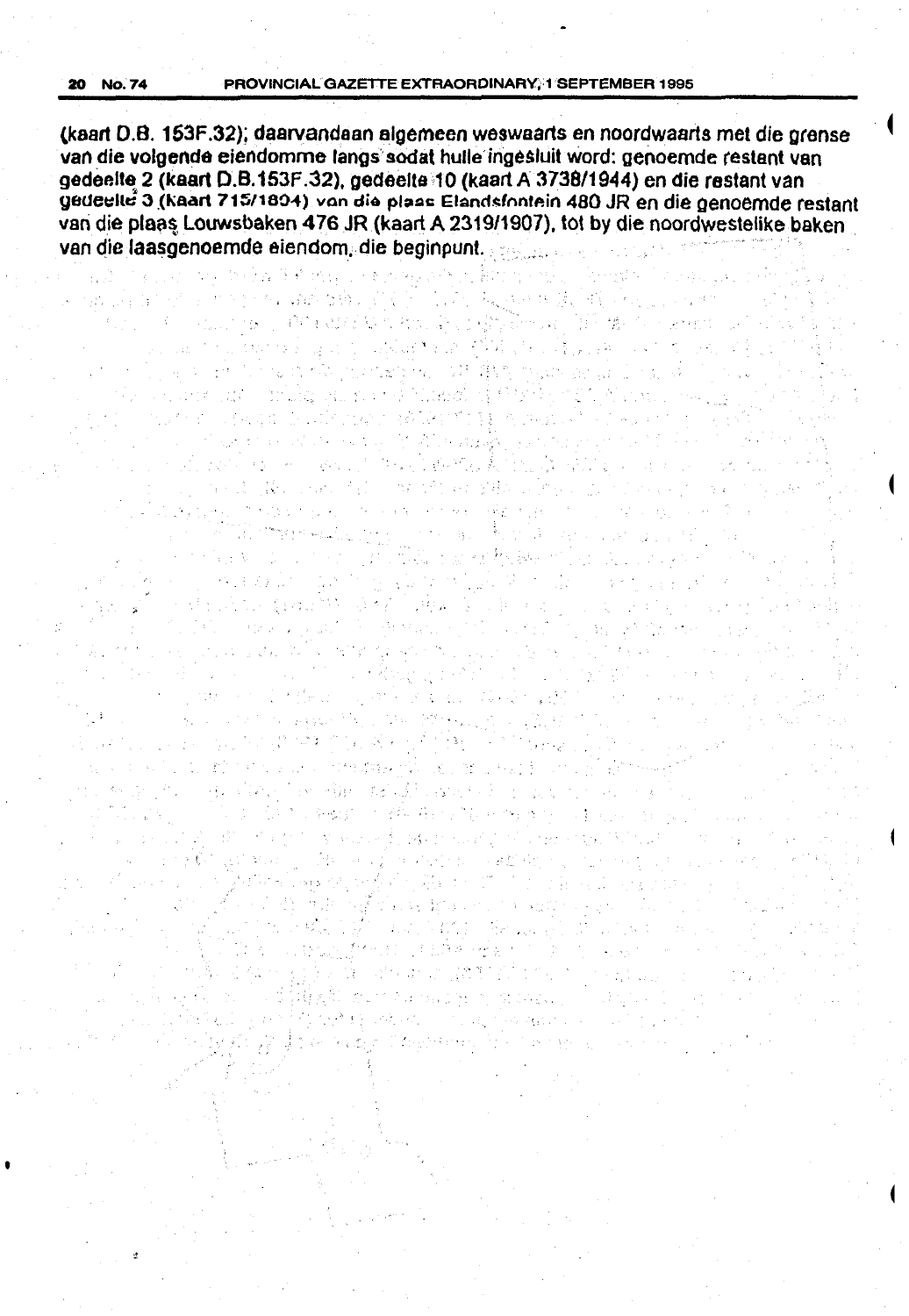### **BUITENGEWONE PROVINSIALE KOERANT, 1 SEPTEMBER 1995**

网络中国中国中心 医卡尔氏试验检神经 化乙烯基 医心包 医心包  $\sim 100$ 1. 原因2.1. No. 1 (1) min my control by A. Home of the Monte Montgott Day Day And M 2011年1月 a shekarar 1970 - 1980 - 1980 - 1980 Anii 1980 Anii 1980 Anii 1980 Anii 1980 Anii 1980 Anii 1980 Anii 1980 Ani ne admits 如何的 经一个人的 Confidence in the first of the case of a continue of first property as then by being  $\sim 25\mu\mathrm{MeV}$  .  $\mathcal{A}_{\mathcal{L}}$ and the state of the second state of the state of the state of the state of the state of the state of the state of the state of the state of the state of the state of the state of the state of the state of the state of the C. Company 

 $\Delta \sim 10^4$ 



 $M/k$  3

 $5\overline{)}$  $\frac{1}{4}$ K $\frac{1}{4}$  $\beta$ WYKA

No. 74 : 21 .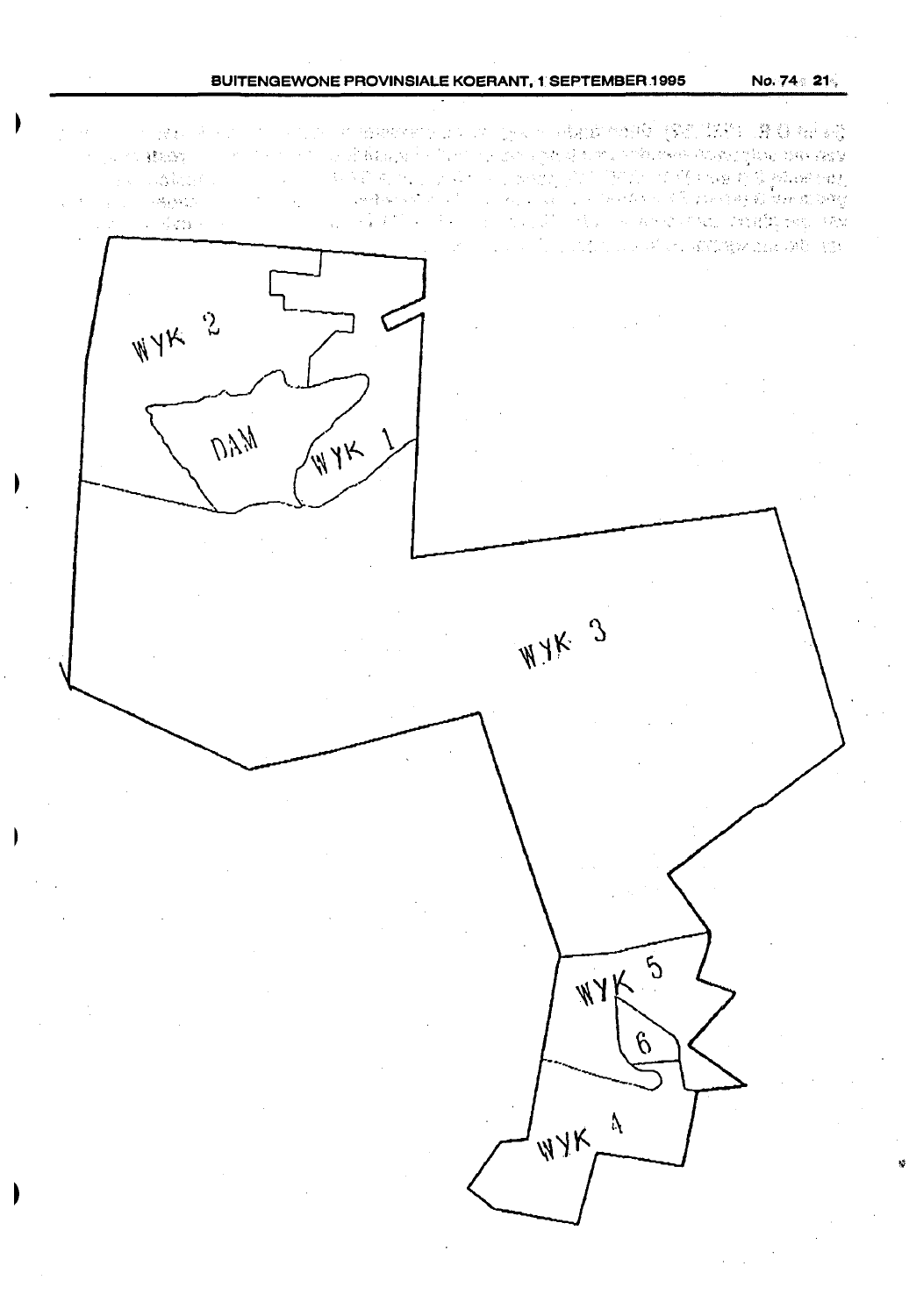**No.74** 22

mis in a monastrobalisticism

医肾脏切除术 化硫酸氢盐医硫酸氢医乙酸医盐酸医乙酸盐医乙酸 医牙吸管

LOCAL GOVERNMENT CULLINAN  $\mathcal{L}^{\mathcal{L}}$ 

| <b>WARD</b>    | SUBURB/TOWNSHIP                                                                                                                                                                                                                                                                                                                                                         | <b>STRACK FARMS</b>                   |  |  |  |
|----------------|-------------------------------------------------------------------------------------------------------------------------------------------------------------------------------------------------------------------------------------------------------------------------------------------------------------------------------------------------------------------------|---------------------------------------|--|--|--|
|                | Refilwe Proper, Refilwe Hostel, Refilwe XI                                                                                                                                                                                                                                                                                                                              |                                       |  |  |  |
| $2 -$          | Refilwe X2, Refilwe X3, Refilwe X48965                                                                                                                                                                                                                                                                                                                                  |                                       |  |  |  |
| 3 <sup>1</sup> | Cullinan Village, Premier Mine Hostel,<br>Zonderwater                                                                                                                                                                                                                                                                                                                   | Zonderwater 482-JR<br>: 19            |  |  |  |
| 4              | South of Jenner Street bounded<br><u>Rayton:</u><br>on the west and south by a<br>railway line<br>Bounded on the north by the<br>railway line and on the south<br>by South Street<br>Immediately to the south of<br>south street contituted mainly<br>of farin portions                                                                                                 |                                       |  |  |  |
| 5              | Rayton:<br>Bounded by a railway line on<br>the north eastern side as well<br>as on the south, located on the<br>eastern side of Premier Street.<br>Bounded on the cast by<br>Montrose Street, the railway<br>line in the South and North<br>Street on the northern.<br>boundaries.<br>Consitute farm portions<br>adjacen to the town on<br>the west, north and<br>east. |                                       |  |  |  |
| 6              | Rayton:<br>Rayton X1 is bounded son the<br>west by Premier Street and on<br>the south by North street.<br>Bounded on the north by North<br>Street, on the south by Jenner<br>Street and on the west by<br>Premier Street. James Police of                                                                                                                               | $\mathcal{L}_{\text{int}}$<br>·図 BQ7第 |  |  |  |

a grup yn 21 seas am y barwleit myfhwr ff<br>14 marthu 14 awdraethau thyrdis anno 14 an 15<br>19 mae - Album mewn a gwlad arna 14 an 15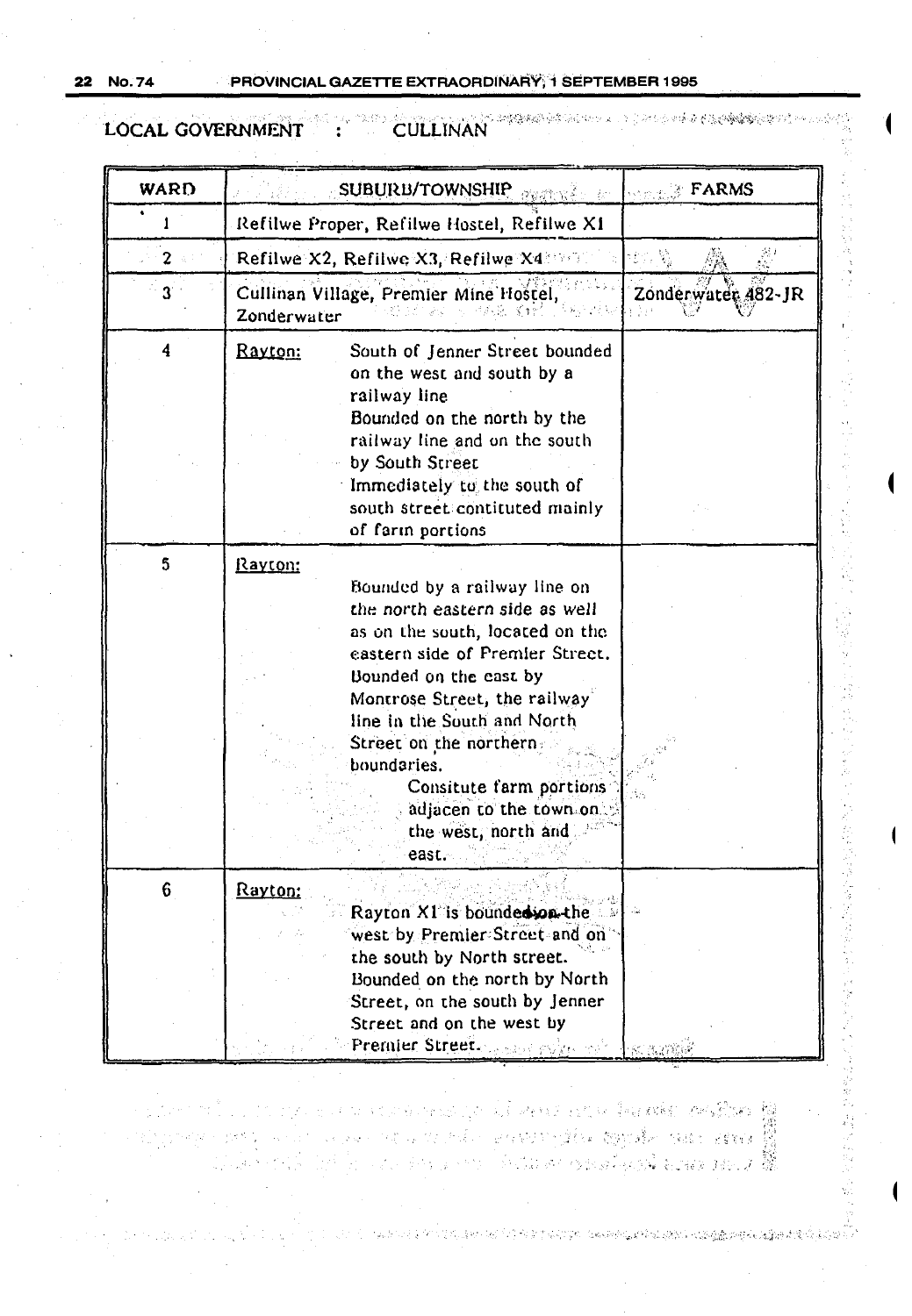**BUITENGEWONE PROVINSIALE KOERANT: 1 SEPTEMBER 1995** 

No. 74

23

**豬椽<del>о</del>緓籡稄**稄猤铬铬铬铬铬铬铬铬铬铬铬铬铬

臵臵鍨湬搩箊臵臵<del>慦渁滚滚滚铵臵蒤慦蒤蒤蒤蔱莈</del>

# Save a drop - and save a million ater conservation is very important to the community and industry to ensure their survival. So save water!

# Spaar 'n druppel - en vul die dam

ndien almal van ons besparingsbewus optree, besnoei ons nie slegs uitgawes nie maar wen ook ten opsigte van ons kosbare water- en elektrisiteitsvoorraad